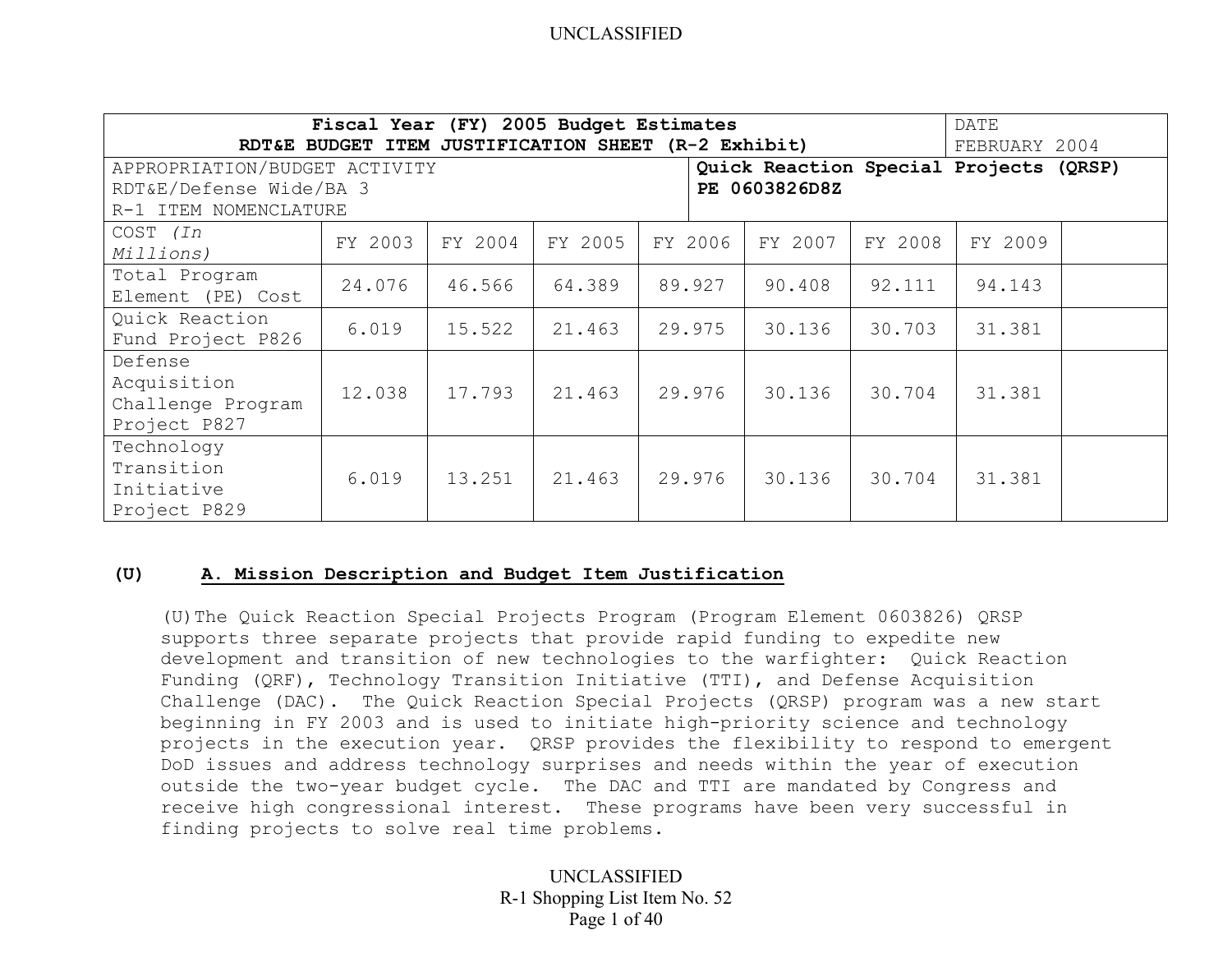(U)The Quick Reaction Fund (QRF) program is focused on responding to emergent needs within the budget execution year cycle as well as taking advantage of technology breakthroughs in rapidly evolving technologies. Examples of the types of projects that are envisioned include: accelerating promising research that will enable transformation; or will fill critical gaps in DoD acquisition programs and will last no longer than 12 months; or maturation of technologies is critically needed by combatant commanders for operations. Typically these projects are on the technology maturity scale where an idea or technology opportunity is proved out and demonstrated. In FY 2003, 130 proposals were reviewed and six projects were funded, three of which are in use, or has been used in Iraq.

(U) The Defense Acquisition Challenge Program was authorized by Title 10, Section 216 of the Defense Authorization Act and provides increased opportunities to insert innovative and cost-saving technologies into formal acquisition programs of the Department of Defense. The program funds the test and evaluation of technologies and products that have the potential to improve performance, affordability, manufacturability, or operational capability of current acquisition programs. In FY 2003, the DAC selected twenty-two projects for funding from over 300 proposals submitted by industry and DoD program mangers.

(U)The Technology Transition Initiative addresses the funding gaps that exist between the time a technology is demonstrated and the time it is procured for use in an intended weapons system. The Technology Transition Initiative was authorized under Title 10, Section 215 of the Defense Authorization Act to facilitiate the rapid transition of new technologies from S&T into acquisition programs. The initiative's objectives are to accelerate the introduction of new technologies into operational capabilities for the armed forces. In FY 2003, TTI selected thirteen projects from the Services based on recommendations from the AT&L Technology Transition Council, made up of members from the Joint Requirements Oversight Council, and Acquisition Executives and Science and Technology Executives from each military department and each Defense Agency.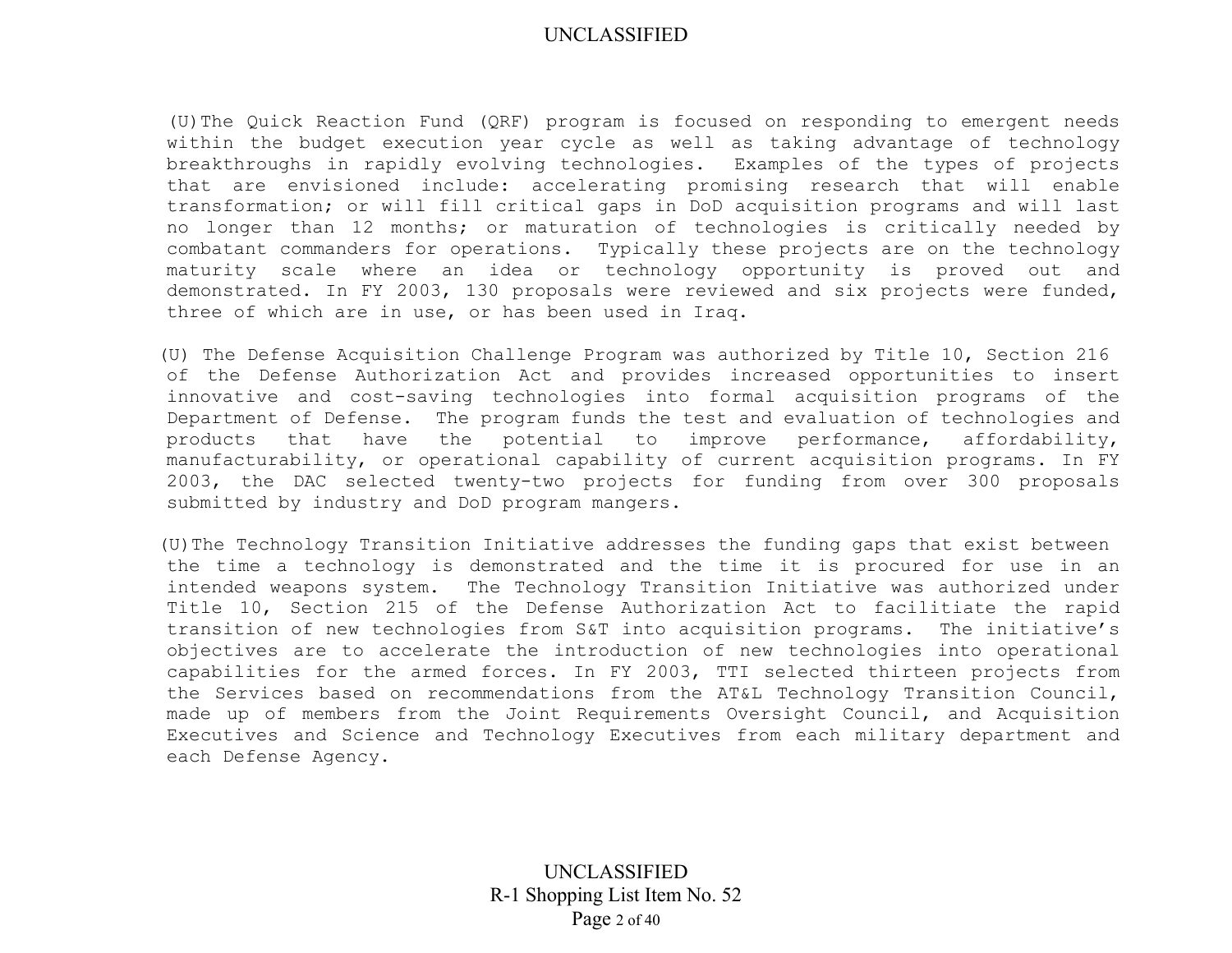# **B. Program Change Summary:**

|                                    | FY 2003 | FY 2004   | FY 2005   |
|------------------------------------|---------|-----------|-----------|
| Previous President's Budget        | 24.572  | 74.383    | 99.513    |
| Current FY 2005 President's Budget | 24.076  | 46.566    | 64.389    |
| Total Adjustments                  | $-.496$ | $-27.817$ | $-35.124$ |
| Congressional program reductions   |         | $-18.000$ |           |
| Congressional rescissions          |         |           |           |
| Congressional increases            |         |           |           |
| Reprogrammings                     |         |           |           |
| SBIR/STTR Transfer                 |         |           |           |
| Other                              | $-.496$ | $-9.817$  | $-35.124$ |

UNCLASSIFIED R-1 Shopping List Item No. 52 Page 3 of 40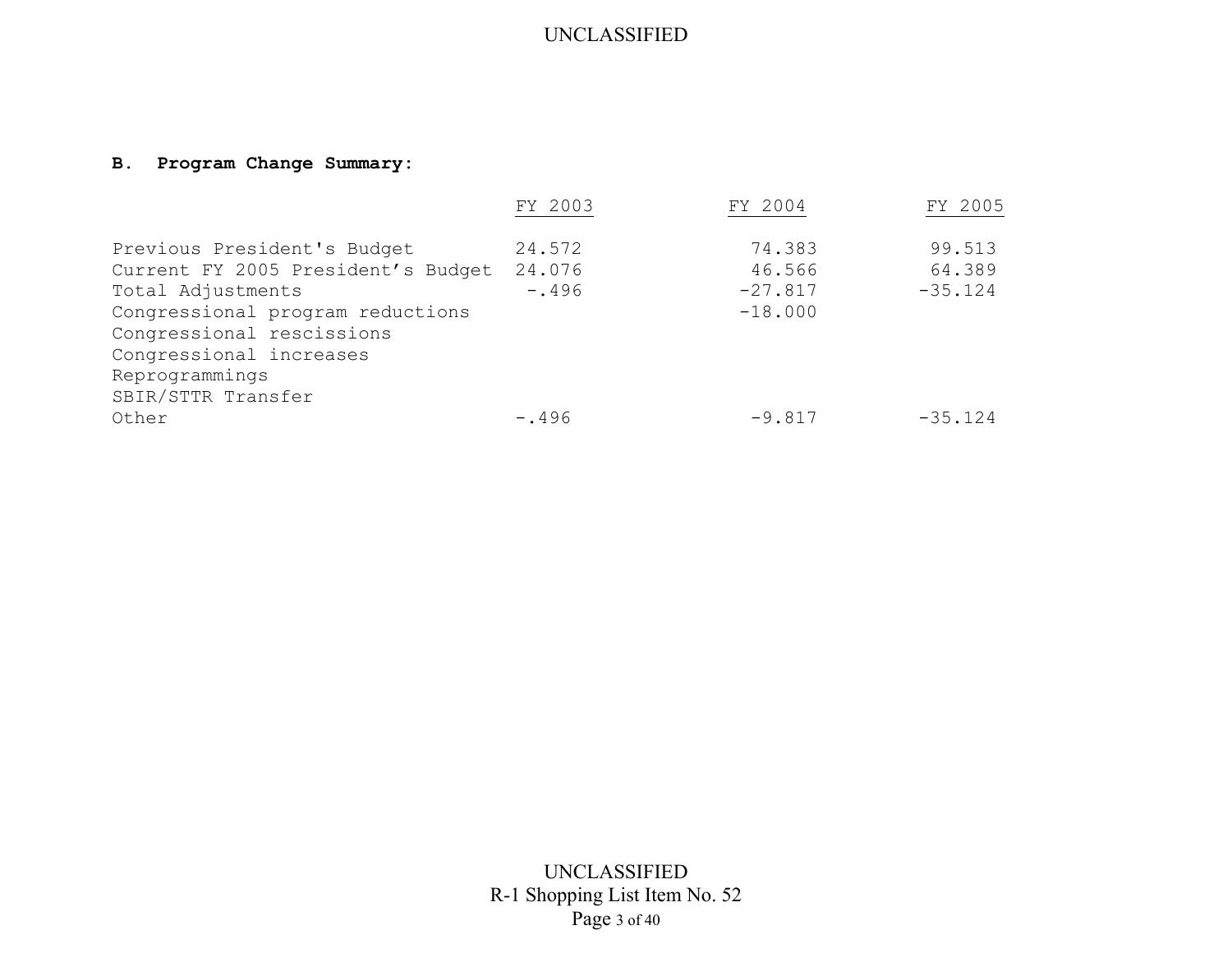|                                               | Fiscal Year (FY) 2005 Budget Estimates Exhibit<br>Date: FEBRUARY<br>R-2a, RDT&E Project Justification<br>2004 |        |        |               |                                        |        |        |  |  |
|-----------------------------------------------|---------------------------------------------------------------------------------------------------------------|--------|--------|---------------|----------------------------------------|--------|--------|--|--|
| Appropriation/Budget                          | R-1 ITEM NOMENCLATURE                                                                                         |        |        |               |                                        |        |        |  |  |
| Activity                                      |                                                                                                               |        |        | PE 0603826D8Z |                                        |        |        |  |  |
| Defense Wide RDT&E                            |                                                                                                               |        |        |               | Quick Reaction Special Projects        |        |        |  |  |
| (0400) Budget Activity 3                      |                                                                                                               |        |        |               | Project P826 Quick Reaction Fund (QRF) |        |        |  |  |
| $Cost$ (\$ in millions)                       | FY                                                                                                            | FY     | FY     | FY            | FY                                     | FY.    | FY     |  |  |
|                                               | 2003                                                                                                          | 2004   | 2005   | 2006          | 2007                                   | 2008   | 2009   |  |  |
| Total Program Element                         | 24.076                                                                                                        | 46.566 | 64.389 | 89.927        | 90.408                                 | 92.111 | 94.143 |  |  |
| Quick Reaction Fund                           | 6.019                                                                                                         | 15.522 | 21.463 | 29.975        | 30.136                                 | 30.703 | 31.381 |  |  |
| Project P826                                  |                                                                                                               |        |        |               |                                        |        |        |  |  |
| Defense Acquisition<br>Challenge Program P827 | 12.038                                                                                                        | 17.793 | 21.463 | 29.976        | 30.136                                 | 30.704 | 31.381 |  |  |
| Transition Initiative<br>P829                 | 6.019                                                                                                         | 13.251 | 21.463 | 29.976        | 30.136                                 | 30.704 | 31.381 |  |  |

**A. (U) MISSION DESCRIPTION AND BUDGET ITEM JUSTIFICATION:** 

The Quick Reaction Special Projects (QRSP) program supports three separate projects that provide rapid funding to expedite new development and transition of new technologies to the warfighter: Quick Reaction Funding (QRF), Technology Transition Initiative (TTI), and Defense Acquisition Challenge (DACP). The fiscal controls above represent an approximate investment of the Quick Reaction Funding.

The Quick Reaction Fund (QRF) provides flexibility to respond to emergent warfighter needs within the budget cycle. It takes advantage of technology breakthroughs in rapidly evolving technologies with completion within a 6-12 month period.

#### **B. (U) Accomplishments/Planned Program**

#### **(U) FY 2003 Accomplishments: Quick Reaction Fund**

FY 2003 was the first year for the Quick Reaction Fund. A limited data call was released on January 23, 2003 requesting proposals in response to emergent operational needs and to capitalize on emerging technologies. The call was limited due to the small dollar value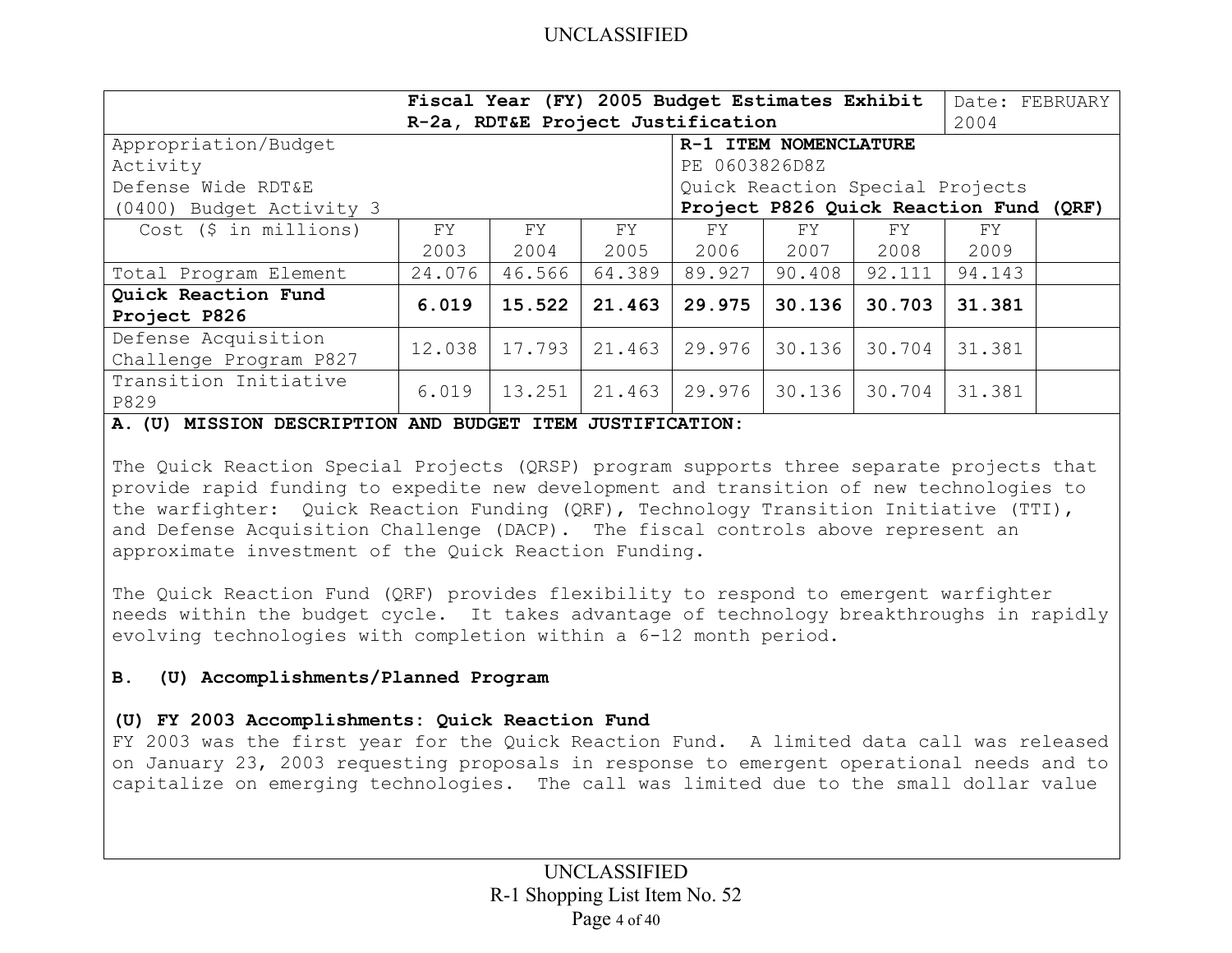in FY 2003. Candidate proposals were focused in the areas of technology required to reduce the unanticipated risk in acquisition programs, technology opportunities in rapidly evolving disciplines or technology maturation opportunities to support realtime operational needs. Each proposal addressed the description of the technology/concept,

description of any demonstration testing required, description of technical, funding, schedule and risk, proposed executing Service/Agency and User. The proposals were reviewed for technical and warfighter relevance review. Projects awarded with FY 2003 funding were the Thermobaric Hellfire munitions, and the Dragon Eye chemical and biological sensor UAV, both of which were successfully used in Iraq and Afghanistan. Other projects were the Guidance Integrated Fuze, the Low-Cost Guided Imaging Rocket and MANPADs Part 2. Below is more in-depth discussion of each of the projects.

|               | Service/Agency | 2003<br>FY | 2004<br><b>FY</b> | 2005<br>FY |
|---------------|----------------|------------|-------------------|------------|
| Gryphon<br>-- | Army           | ∸ ∙ ∼      |                   |            |

The Gryphon is an unmanned aerial vehicle made from special materials which make it

resistant to destruction. Details are at the secret level.

FY 2003 Accomplishments: The Gryphon project completed flight testing at Yuma on December 4, 2003. The project was successfully tested and met all objectives.

FY 2004 Plans: A briefing to the PD(USD)AT&L is scheduled for January 20, 2004. Future plans, including funding needs, will be discussed at that time. There are currently no plans from the QRF to fund this project in FY 2004.

|                               | Service/Agency | <b>FY 2003</b> | FY 2004 | 2005<br><b>FY</b> |
|-------------------------------|----------------|----------------|---------|-------------------|
| Dragon Eye Sensor Integration | Navy           | 800            |         |                   |

The Dragon Eye is a small unmanned aerial vehicle. QRF funding was used to expedite technology development, scale-up the technology and complete prototyping of integrating chemical and biological sensors into the existing Dragon Eye UAV.

> UNCLASSIFIED R-1 Shopping List Item No. 52 Page 5 of 40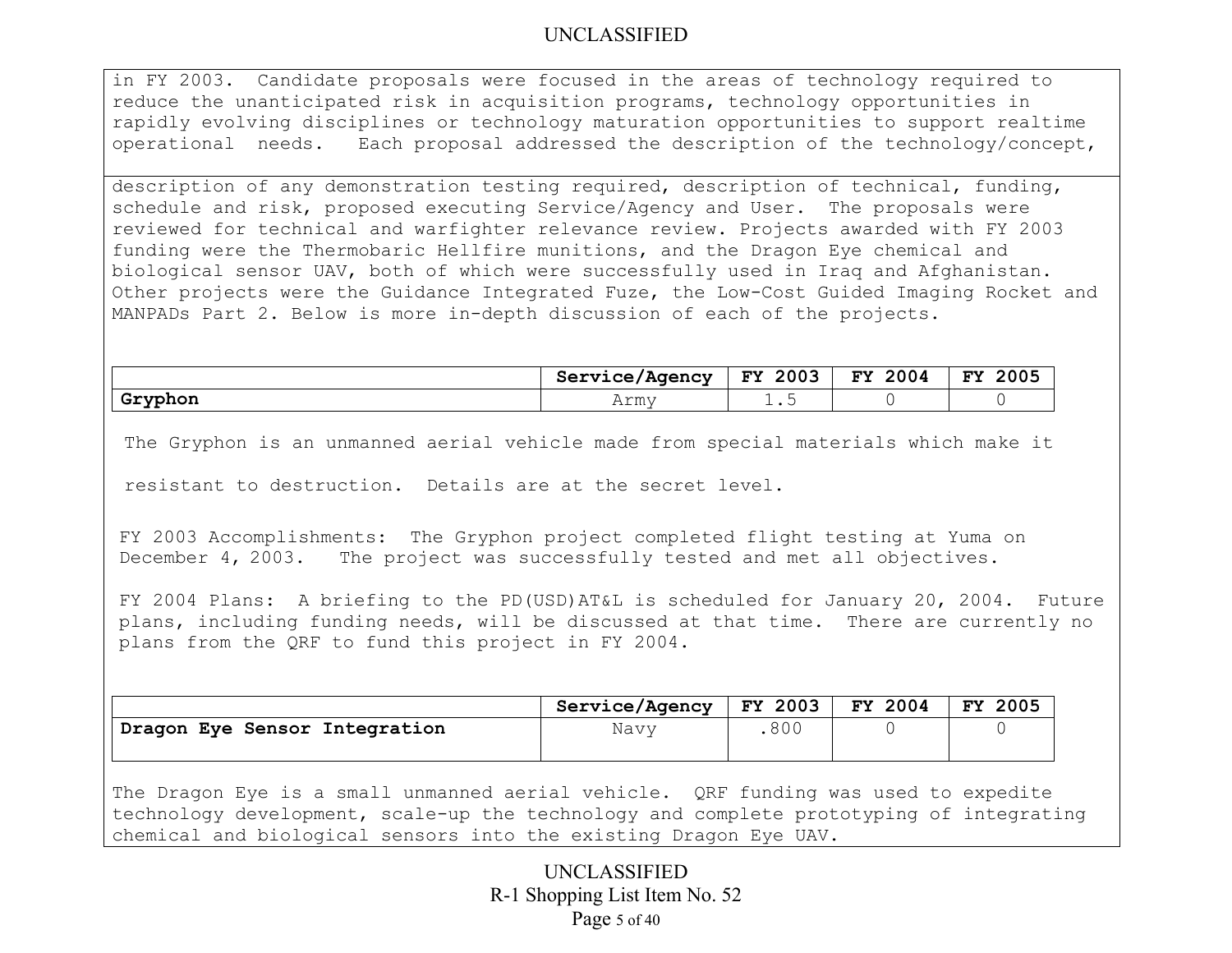FY 2003 Accomplishments: Four Dragon Eye UAV systems with the associated Ground Station and computers were used by Special Forces in Operation Iraqi Freedom. All prototyping including integration of the chemical-biological nose cones into twelve UAV systems was completed with field testing in July 2003. Live agents were used which fully tested the sensor/collection system. After action reports from the Marine Corps and other users validated the utility of this capability for providing reconnaissance for force protection and intelligence

FY 2004 Plans: There are currently no plans to fund this project from the QRF in FY 2004.

|                                       | Service/Agency | 2003<br><b>FY</b> | 2004<br>FY. | 2005<br>FY |
|---------------------------------------|----------------|-------------------|-------------|------------|
| Guidance<br><b>Fuze</b><br>Integrated | Navy           |                   |             |            |

The Guidance Integrated Fuze (GIF) is a low cost fuze that replaces a NATO standard fuze on existing stockpiles and reduces the number of rounds need to defeat targets by a ratio of 20 to 1. The system is uses COTS based power, telemetry, sensor, flight processor, actuator and nose roll bearing systems.

FY 2003 Accomplishments: Completed initial fuze design. Completed 4 roll bearing test fuze gun firings. This verification testing was important to prove that the COTS based components could survive gun launch. Static wind tunnel testing was completed in September 2003.

FY 2004 Plans: Seven flight tests are planned. Based on the success of that test, a contract award is planned for the development of miniature M-code GPS receivers, which is funded outside the QRF work. The Army and Navy have both planed to procure these

> UNCLASSIFIED R-1 Shopping List Item No. 52 Page 6 of 40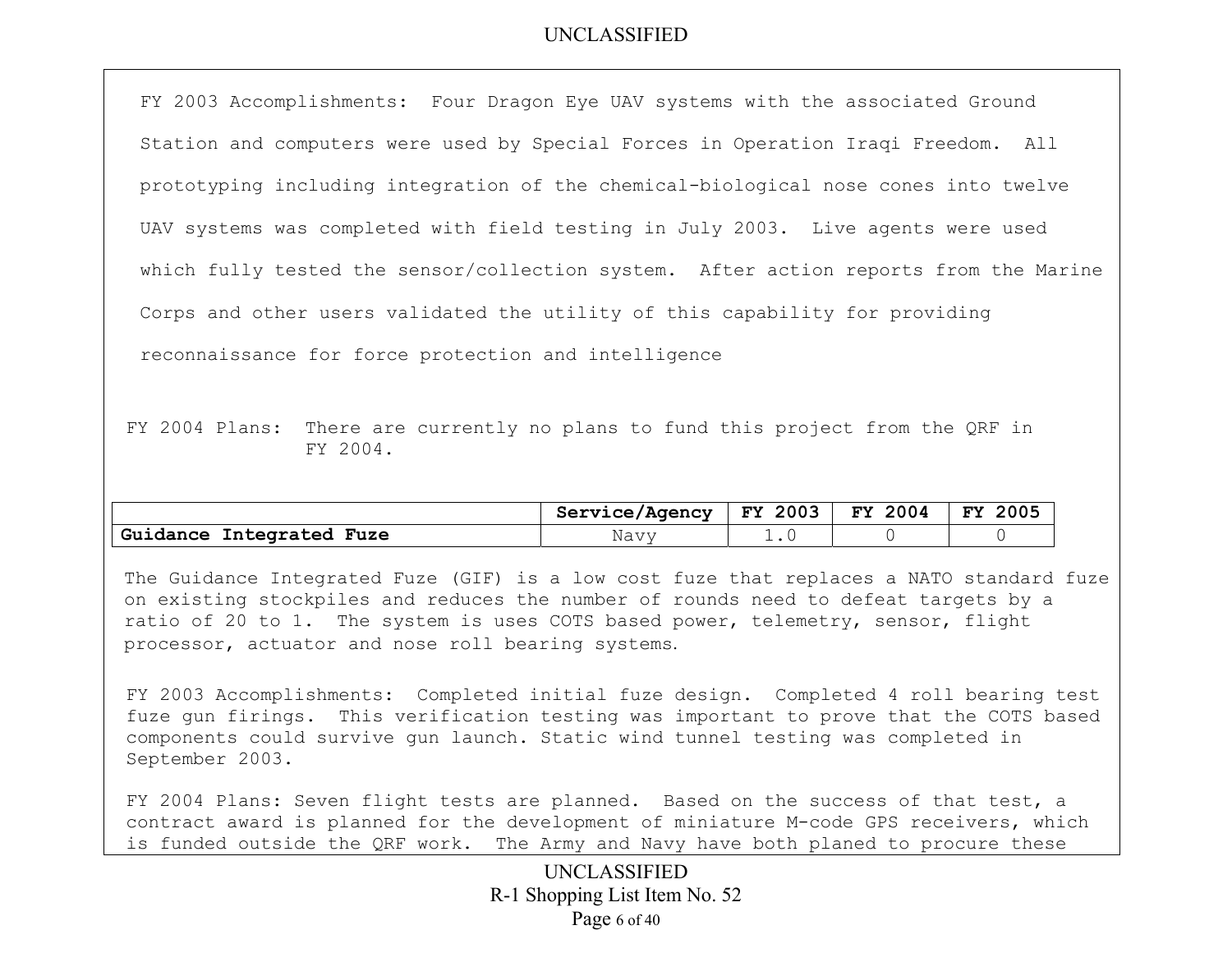fuzes beginning in FY 2006. There are currently no plans to fund this project in FY 2004 from the FY 2004 QRF.

|                                | Service/Agency   FY 2003   FY 2004   FY 2005 |  |  |
|--------------------------------|----------------------------------------------|--|--|
| Low Cost Guided Imaging Rocket | Navy                                         |  |  |

The Low Cost Guided Imaging Rocket (LOGIR) is a prototyping effort to provide a low cost guidance technology to existing weapon systems including the 2.75" rocket. The LOGIR integrates an image based accuracy enhancement kit onto the existing Hydra 70 rocket with a helicopter. The helicopter targeting systems locks onto the target and sends that information to the rocket. The helicopter does not have to point to the target or be exposed during weapon fly-out. This same concept will work for UAVs, and other weapons and platforms.

FY 2003 Accomplishments: The majority of the program was funded by the Navy. QRF was used to fund testing. Testing of round 1 demonstrated that the Hydra 70could be controlled by adding a control actuator system and an auto flight computer and was completed successfully in November 2003. Round 2 testing is scheduled for early FY 2004 and will demonstrate the ability to acquire a target during terminal flight.

FY 2004 Plans: Flight testing is continuing of this project thought FY 2004 with one more flight test. Based on the success of the guided flight test, the Navy will make a decision on whether to include this procurement in POM 2006. There are currently no plans to fund this project from QRF in FY 2004.

|                                     | Service/Agency | <b>FY 2003</b> | FY 2004 | -2005<br>FY. |
|-------------------------------------|----------------|----------------|---------|--------------|
| WMD Intelligence Processing - Rapid | ITRA           |                |         |              |
| Targeting System                    |                |                |         |              |

The WMD Intelligence Processing – Rapid Targeting System (RTS) is a web portal implementation of various intelligence information to allow theater-planning for the Combatant Commanders. Currently, Theater planners, component analysts and national agencies use multiple web portals, many stove-piped with limited interoperability, to monitor, exploit and interdict mobile missile launchers and associated deployments. Integrating multiple portals into a single system decreases analyst workload while

> UNCLASSIFIED R-1 Shopping List Item No. 52 Page 7 of 40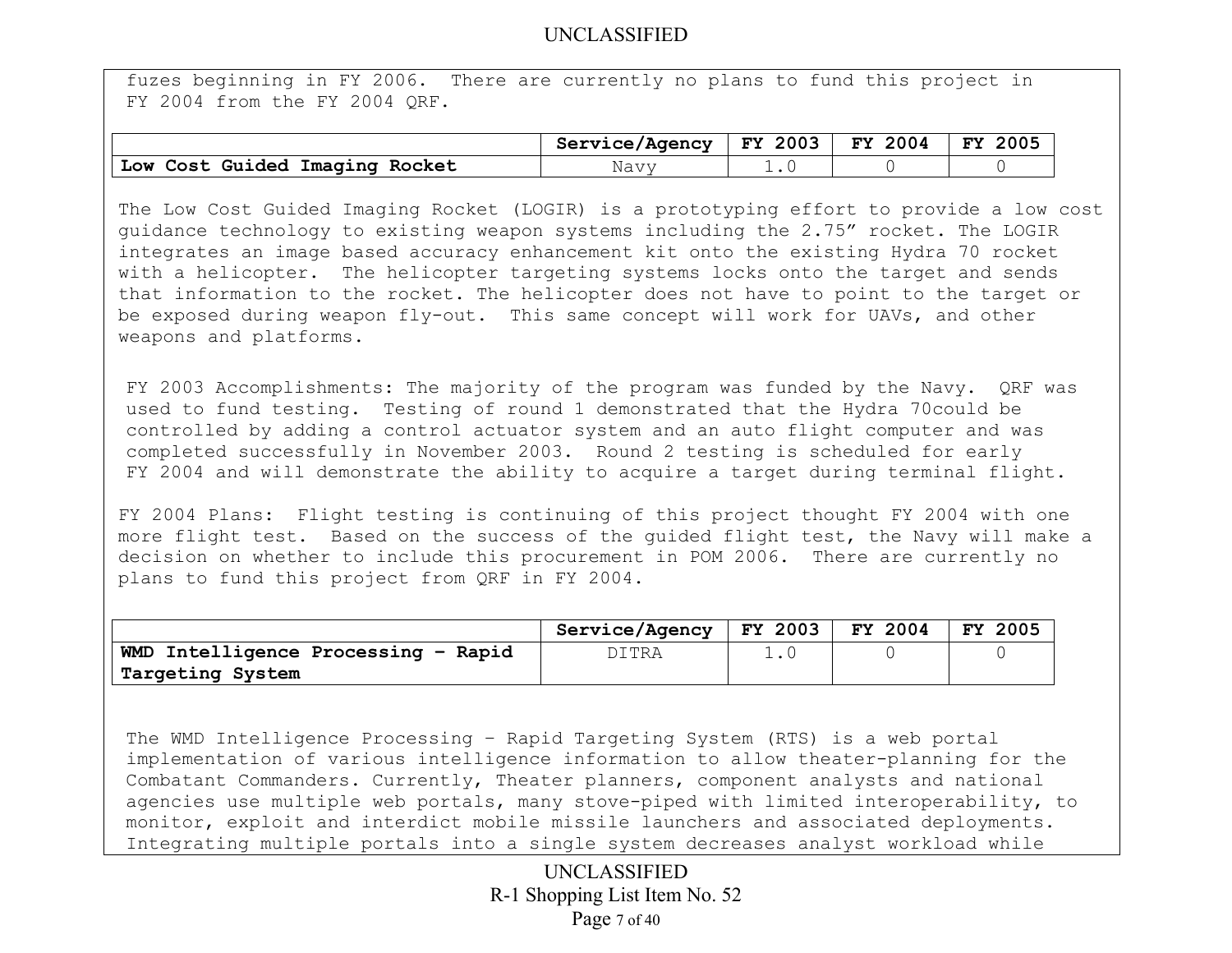improving WMD target analysis.

FY 2003 Accomplishments: Key participants from the Joint staff, Combatant Commanders, DTRA, DIA and DOE refined the requirements in December 2002 and designed the architecture in January 2003. The interface, con-ops and User Interface were developed by April 2003 with final Beta testing in May. The initial design was delivered in July 2003

FY 2004 Plans: There are currently no plans to fund this project from QRF funds in FY 2004.

|                                 | Service/Agency | 2003<br><b>FY</b> | 2004<br>FY. | 2005<br>FY |
|---------------------------------|----------------|-------------------|-------------|------------|
| Thermobaric Warhead Integration | Armv           | 70                |             |            |

The thermobaric area clearing munition was developed under an ACTD. The munition consists of casing, sensors for detecting enemy presence, two-way communication and specially designed thermo baric material. The system neutralizes the enemy traffic inside cave complexes without harming the cave structure. Integration of this warhead with the hellfire was completed with QRF funding in FY 2003.

FY 2003 Accomplishments: Integration of the thermobaric warhead with the Hellfire missile was completed and the system was deployed for use in Iraq.

FY 2004 Plans: There are currently no plans to fund this project in FY 2004 from the QRF funds. The hellfire thermobaric system is undergoing a formal test program for deployment to the Army and Marine Corps.

|                        | <b>Service/Agency</b>          | 2003<br>$FY$  | 0.00<br>$\overline{\mathbf{F}}\mathbf{V}$<br>.004 | $\sim$ $\sim$ $\sim$<br>${\bf FY}$<br><u> CUUL</u> |
|------------------------|--------------------------------|---------------|---------------------------------------------------|----------------------------------------------------|
| <b>MANPADS</b><br>Part | --<br>$- - - -$<br><b>IVCL</b> | $\sim$<br>- - |                                                   |                                                    |

**(U) FY 2003 Accomplishments:** During the period of August to December 2003, completion of support to OSD AR&L on efforts resulting from the MANPADS study in preparation for the FY 2004 start of PLATO ACTD. This included a continued analysis and coordination of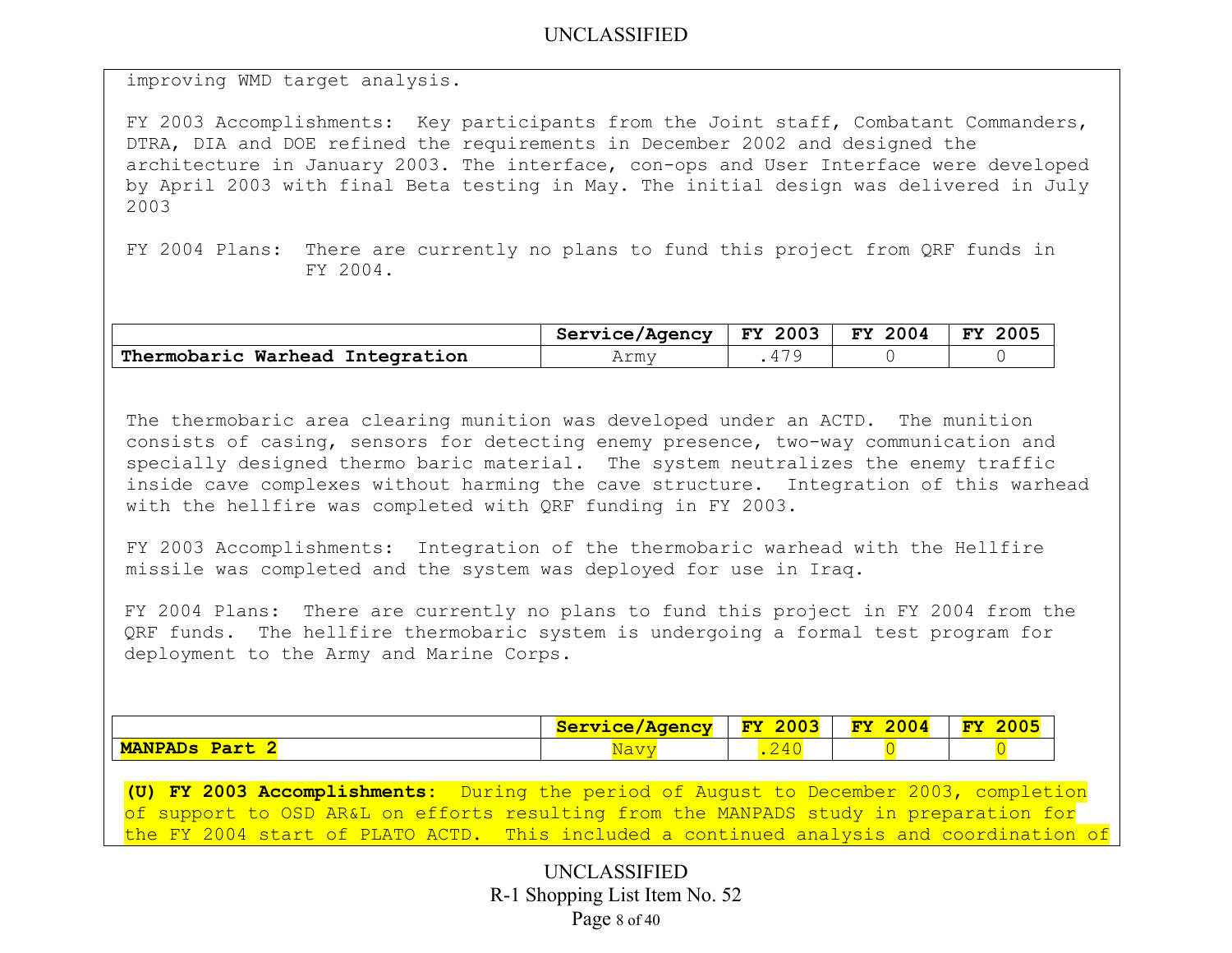MANPADS defense issues across the service program offices and S&T community which developed a coherent IRCM strategy. Work with transition sponsors was conducted for the Implementation Directive and Management Plan for the PLATO ACTD. This addressed planning for several efforts included in the ACTD; development and intergration of laser IRCM into a pod. Detailed planning for IR signature measurement and engagement modeling and common IRCM interface was development.

**FY 2004 Plans:** There are currently no plans to fund this project in FY 2004.

|                              | Service/Agency | FY 2003 | <b>FY 2004</b> | -2005<br><b>FY</b> |
|------------------------------|----------------|---------|----------------|--------------------|
| Quick Reaction Fund<br>(ORF) |                |         |                | -461               |

**(U) FY 2003** Accomplishments listed above…

#### **(U) FY 2004 Plans**: **Quick Reaction Fund**

Beginning in FY 2004 the data call was expanded to the Combatant Commanders, Service Acquisition Executives and Defense Agencies with a request for top ten projects to be submitted. The evaluation and technical/warfighter relevance reviews will remain the same. While proposals will be accepted at any time during the year with a goal of reviewing them within 45 days, the first call for proposals was in late November for the 2004 candidates. Over 100 proposals were received and are under review by technical experts and the Joint staff. In addition, projects found critical enough during the FY 2003 evaluation process may be considered to be candidates for FY 2004 funding. DDR&E will be the final decision authority and notify the USD (AT&L) of each proposal selected.

#### **(U) FY 2005 Plans: Quick Reaction Fund**

The project will operate similar to FY 2004 with incorporation of any lessons learned. Many of the projects selected in the FY 2004 support force protection initiatives in response to countering the Improvised Explosive Devices threat in Iraq, which may not be required in FY 2005.

**(U) Other Program Funding Summary: N/A**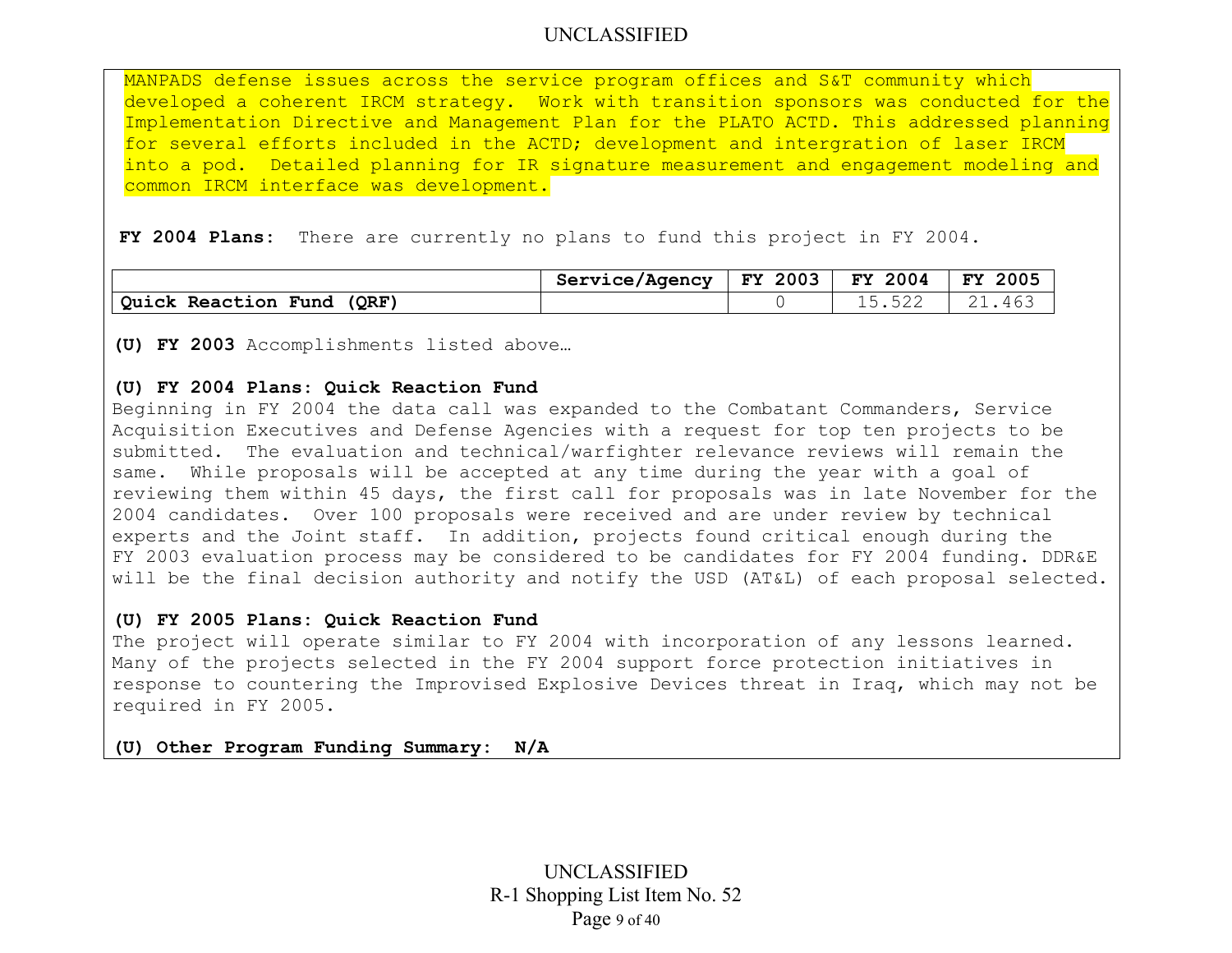| RDT&E BUDGET ITEM JUSTIFICATION SHEET (R-2a Exhibit)                 |        |        |        |        |        | <b>DATE</b>        |               |          |          |
|----------------------------------------------------------------------|--------|--------|--------|--------|--------|--------------------|---------------|----------|----------|
|                                                                      |        |        |        |        |        |                    | February 2004 |          |          |
| APPROPRIATION/BUDGET ACTIVITY<br>R-1 ITEM NOMENCLATURE               |        |        |        |        |        |                    |               |          |          |
| Quick Reaction Special Projects/Defense<br>Defense Wide RDT&E (0400) |        |        |        |        |        |                    |               |          |          |
| Acquisition Challenge Program<br>Budget Activity Three               |        |        |        |        |        |                    |               |          |          |
|                                                                      |        |        |        |        |        | PE 0603826D8Z P827 |               |          |          |
| COST (In                                                             | FY2003 | FY2004 | FY2005 | FY2006 | FY2007 | FY2008             | FY2009        | Cost to  | Total    |
| Millions)                                                            |        |        |        |        |        |                    |               | Complete | Cost     |
| Total Program                                                        | 24.076 | 46.566 | 64.389 | 89.927 | 90.408 | 92.111             | 94.143        |          |          |
| Element                                                              |        |        |        |        |        |                    |               |          |          |
| (DACP P827)                                                          | 12.038 | 15.522 | 21.463 | 29.976 | 30.136 | 30.704             | 31.381        | Continue | Continue |

#### **A.(U) MISSION DESCRIPTION AND BUDGET ITEM JUSTIFICATION:**

The Quick Reaction Special Projects Program (Program Element 0603826) has three subelements: Defense Acquisition Challenge Program (DACP), Technology Transition Initiative (TTI) and Quick Reaction Special Projects (QRSP).

Authorized by Title 10, Section 2395b, the Defense Acquisition Challenge Program (DACP) provides increased opportunities to insert innovative and cost-saving technologies into acquisition programs of the Department of Defense. DACP funds the test and evaluation of technologies and products that have the potential to improve performance, affordability, manufacturability, or operational capability of current acquisition programs at the component, subcomponent, or system level.

As a result of the Defense Acquisition Challenge Program's rapid establishment in mid-FY 2003, the Comparative Testing Office and its Foreign Comparative Testing (FCT) Program were selected by AT&L as the infrastructure to support the DACP pilot business model. Currently, U.S. Special Forces Command, U.S. Army, U.S. Marine Corp, and the Navy's Naval Sea Systems Command, Naval Air Systems Command, and Naval Space and Naval Warfare Systems Command are supporting DACP with the current FCT service infrastructure. The U.S. Air Force and the remainder of the U.S. Navy have not decided how to support DACP.

The DACP pilot business model leverages off the successful FCT personnel and business processes where possible except OSD DACP will issue a Broad Agency Announcement (BAA) annually inviting interested parties to submit summary proposals. As a result of DACP's

> UNCLASSIFIED R-1 Shopping List Item No. 52 Page 10 of 40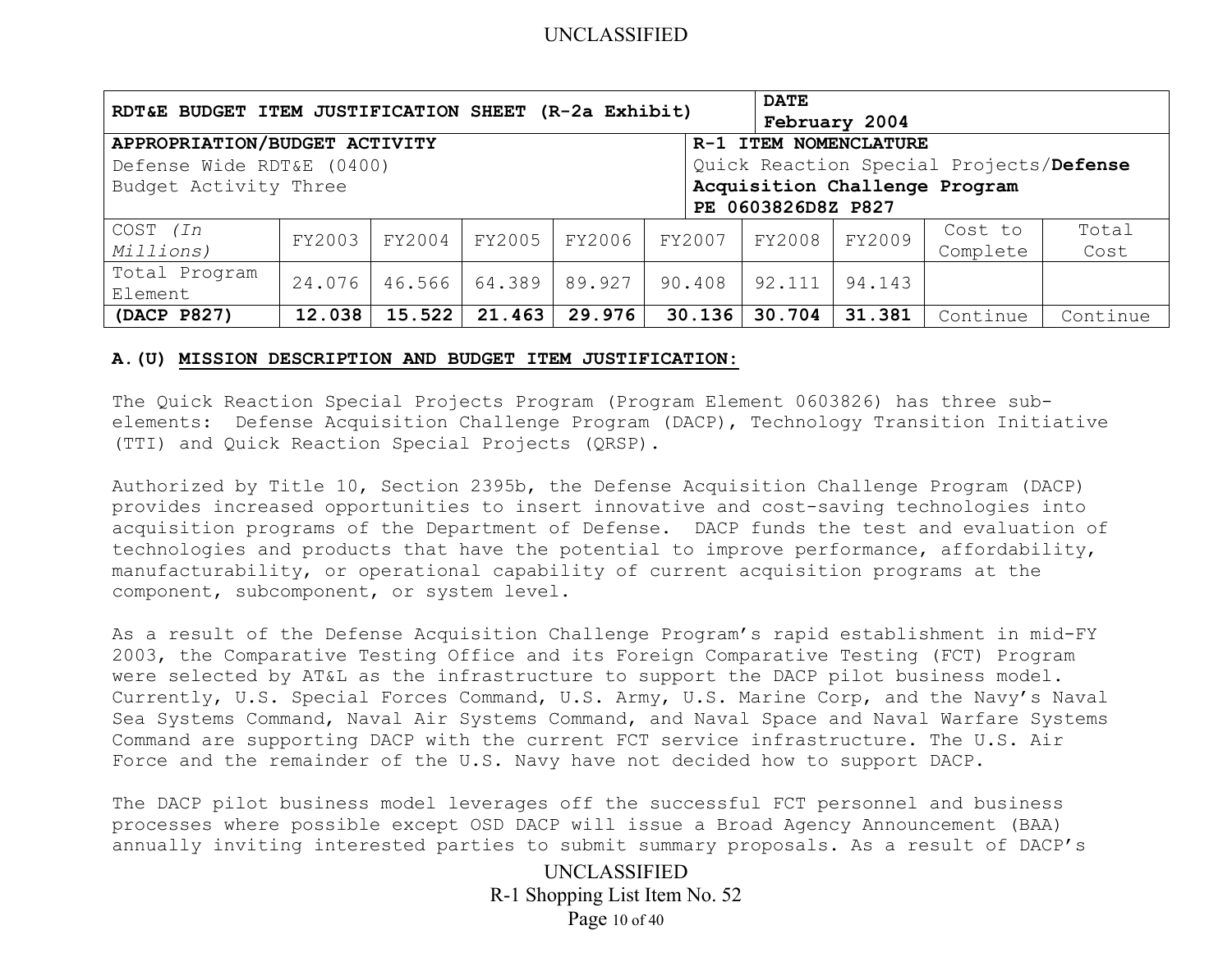rapid establishment in 2<sup>nd</sup> Quarter FY 2003, the FY 2003 BAA served as the only call for proposals in FY 2003 and FY 2004. The FY 2005 cycle will begin with a BAA in early CY 2004.

More than 300 summary proposals were submitted during Phase I by industry and government representatives in response to the March 2003 BAA. Approximately one third of the proposals were rejected during an administrative review for lack of proper documentation. The remaining proposals were prioritized for potential benefit to Program of Records (POR). Nearly 125 Program Managers were contacted during Phase II and asked to consider proposed technologies for use within their program. Program managers from all Services and USSOCOM submitted more than 80 final proposals, covering a broad range of technologies, to compete for FY 2003 and FY 2004 new start funding. Twenty proposals were selected for FY 2003 new start funding. An additional eight proposals were selected for FY 2004 new start funding.

The DACP process is a two-phased annual process. During Phase I, interested parties, within and outside the DoD, are invited through a BAA to submit summary proposals. Summary proposals are evaluated and prioritized based on merit and their potential to benefit a DoD POR. In Phase II, candidate summary proposals are matched to the PORs that have the potential to benefit from the proposed technology. POR Program managers, in collaboration with the weapon prime where applicable, evaluate and either "accept" or "reject" the proposed technology. A "reject" is defined as the POR has determined that the technology can not benefit the POR. An "accepts" is defined as the POR determines the technology has potential benefit and wishes to compete for funding. The POR then develops a final proposal to compete for DACP funding to test and evaluate the proposed technology. The final proposal contains a brief description of the issue and how the proposed technology resolves the issue, test and evaluation strategy, and procurement and transition strategy if the technology meets the PORs requirements. Final proposals are submitted into OSD DACP by the POR where the proposals are evaluated and prioritized, and selected for funding by the OSD DACP Program Manager.

The fiscal controls above represent an approximate investment of the Quick Reaction Special Projects Program funding for the Defense Acquisition Challenge Program effort.

> UNCLASSIFIED R-1 Shopping List Item No. 52 Page 11 of 40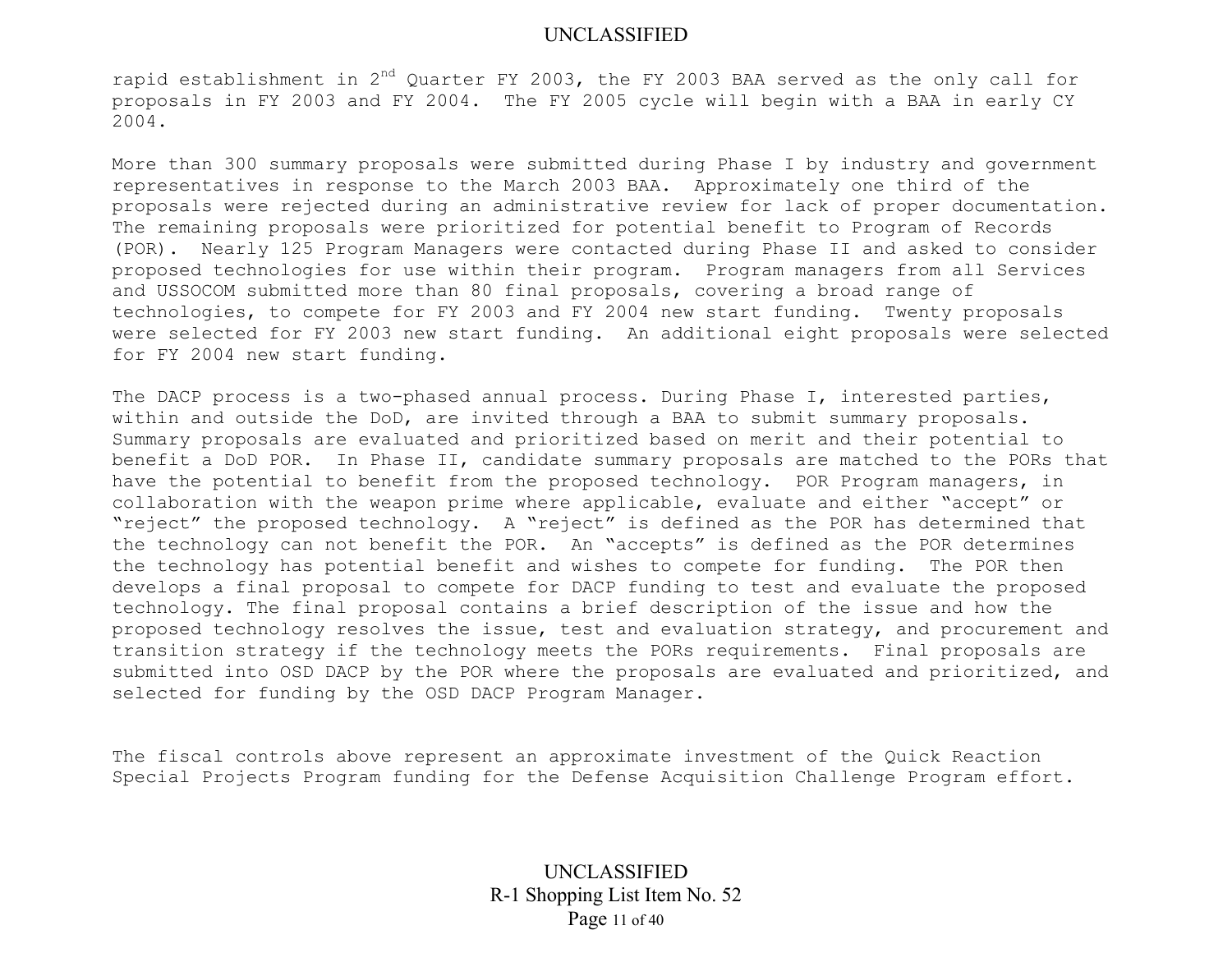#### **(U) PROGRAM ACCOMPLISHMENTS AND PLANS:**

|                                                              | Service | FY 2003 | FY 2004 | <b>FY 2005</b> |
|--------------------------------------------------------------|---------|---------|---------|----------------|
| Portable Continuity of Operations<br>Communication Appliance | Army    | 0.549   | 0.765   |                |

This project will evaluate the capability of Web Assured Response Protocol (WARP) to provide disaster recovery and continuity of operations (COOP) solutions to the U.S. government. WARP, if successful, will provide a solution to enable users to continue to perform vital IP-based functions over damaged or overloaded networks. This capability is vital in Continuity of Operations environments. This is extremely critical during periods of emergencies, such as terrorist attack, severe weather, etc.

Vendor: Circadence Corporation, Boulder, CO Program Office of Record: Army Chief Information Officer/DoD COOP Integrated Network (DCIN)

**FY 2003 Accomplishments**: Project approval. Initiate: management/measurement design; network configuration/automation; WARP configuration/automation. **FY 2004 Plans:** Complete the above. Conduct training. Conduct testing and evaluation. Prepare/finalize final report.

|                                                   | Service | FY 2003 | FY 2004 | 2005<br>FY |
|---------------------------------------------------|---------|---------|---------|------------|
| Transcritical CO2 Environmental<br>Control System | Army    | 0.154   | 0.366   | 0.300      |

This project will evaluate  $CO<sub>2</sub>$  technologies (refrigerant, compressors, and condensers) for insertion into the Up-Armored HMMWV program as logistics improvements, and provide cooling and heating. If successful,  $CO<sub>2</sub>$  technologies will replace current environmentally-harmful synthetic refrigerants and systems with smaller size, weight and improved efficiency systems which are vital to the legacy fleet, the Future Tactical Truck System (FTTS), and the Future Combat System (FCS). This is extremely critical for the US Army to meet international environmental protocols, in order to allow it to operate worldwide in several different countries.

> UNCLASSIFIED R-1 Shopping List Item No. 52 Page 12 of 40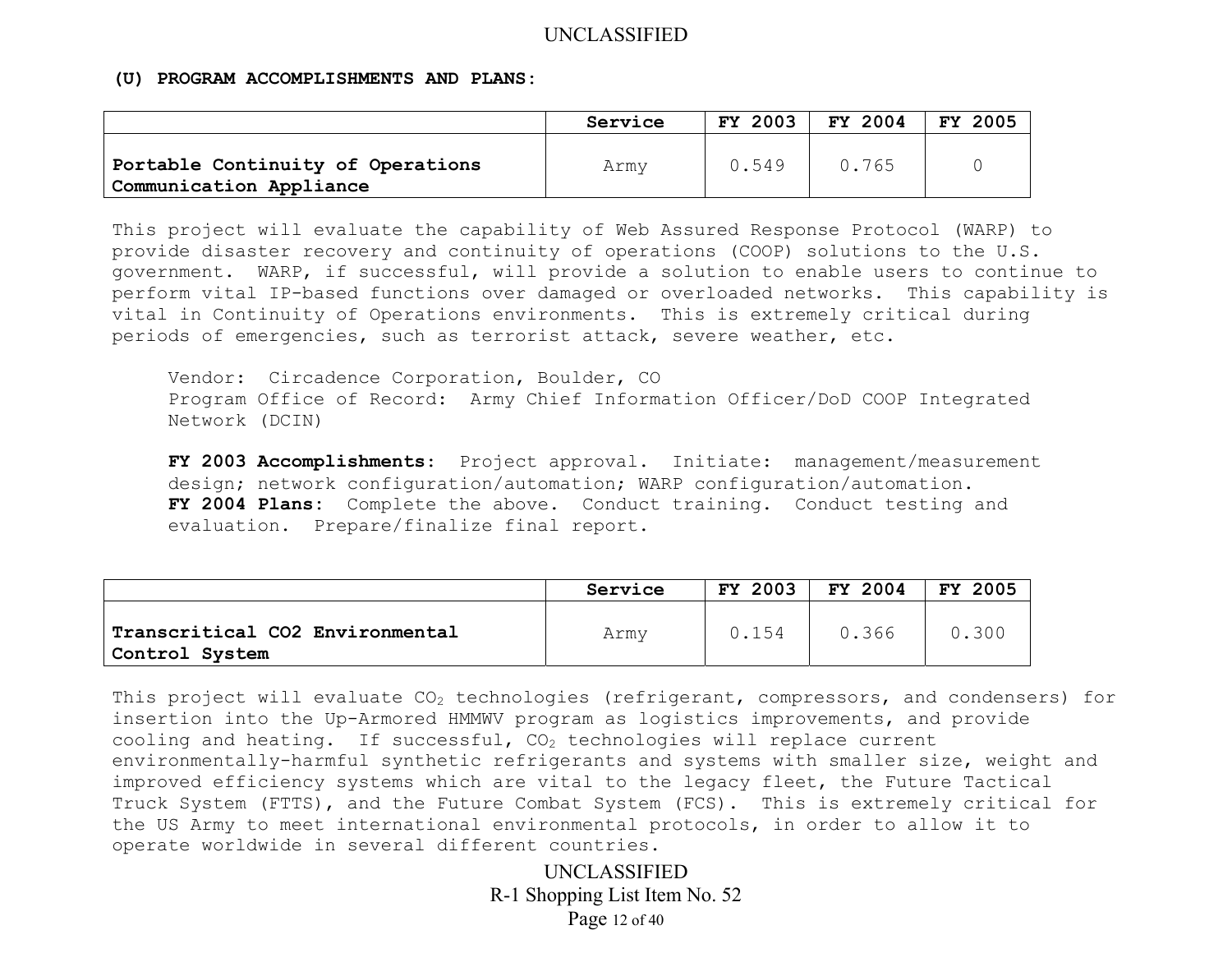Vendor: Modine Manufacturing, Harrodsburg, Kentucky Program Office of Record: Army PM-Light Tactical Vehicles (LTV), PEO Combat Support & Combat Service Support (CS/CSS)

**FY 2003 Accomplishments:** Project approval. System integration. **FY 2004 Plans:** Conduct/complete/report Phases I and II testing/evaluation. **FY 2005 Plans:** Conduct/complete/report Phase III testing/evaluation. IPR decision.

|                                                   | Service | FY 2003 | FY 2004 | 2005<br><b>FY</b> |
|---------------------------------------------------|---------|---------|---------|-------------------|
| Mini Combat Trauma Patient Simulation<br>' System | Army    | 0.195   | 0.368   |                   |

This project will evaluate a newly developed low cost, physiologically modeled Emergency Care Simulator (ECS<sup>TM</sup>) that can provide a military medical simulation system for training, test and evaluation. The ECS in a Mini CTPS configuration will enhance portability, affordability and ease of deployment with active forces. It is hoped that training on this system will lead to more quick and realistic assessments of battlefield casualties, thus greatly increasing Soldier survivability.

Vendor: Medical Education Technologies, Inc. (METI), Sarasota, FL Program Office of Record: Army PEO Simulation, Training and Instrumentation (PEO STRI)

**FY 2003 Accomplishments:** Project approval. Contract preparation and award. **FY 2004 Plans:** Conduct/complete/report technical/operational testing/evaluation. IPR decision. Production buys.

|                                                                                       | Service | <b>FY 2003</b> | FY 2004 | <b>FY 2005</b> |
|---------------------------------------------------------------------------------------|---------|----------------|---------|----------------|
| Dismounted Infantry Virtual<br>Simulation for Military Operations in<br>Urban Terrain | Army    | 0.478          | 0.651   | 0.150          |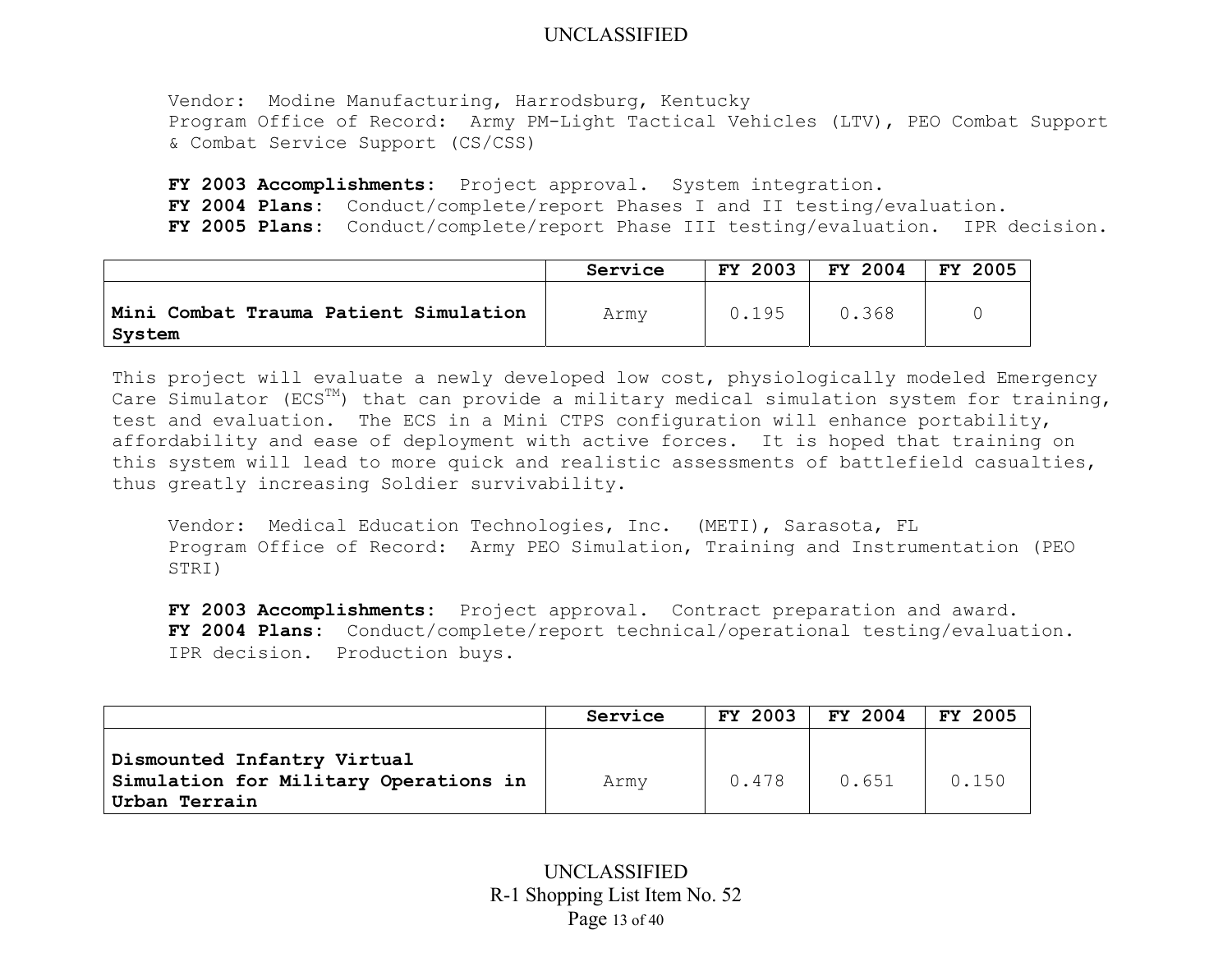This project will evaluate a virtual training system that if successful will lay the foundation for rapid technology insertion into three major acquisition programs: (1) Integrated MOU Training System (I-MTS); (2) Virtual Emergency Response Training System (VERTS); and (3) Soldier Combined Arms Tactical Trainer (Soldier CATT). This dual use technology can be used to immerse a war fighter or emergency responder into a networked simulation, providing a training capability for homeland security, urban operations, and Weapons of Mass Destruction (WMD) detection. This capability is critical due to the ever increasing scarcity of real-life training resources, such as time, space (terrain), and funding.

Vendor: Advanced Integrated Systems, Reality By Design, Orlando, FL Program Office of Record: Army PEO Simulation, Training and Instrumentation (PEO STRI)

**FY 2003 Accomplishments:** Project approval. Complete contract preparation and award.

**FY 2004 Plans:** MOUT site acquisition. System modifications/integration. Conduct and complete technical testing and limited user testing and evaluation. **FY 2005 Plans:** Complete final evaluation reports. IPR decision to support production buys. Production buys.

|                                     | Service | FY 2003 | FY 2004 | FY 2005 |
|-------------------------------------|---------|---------|---------|---------|
| New Secure Version of Army Wireless |         |         |         |         |
| Intercommunication System           | Armv    | 0.820   | 0.863   |         |

This project will evaluate a secure wireless intercom system for close range communications capability for aviation operations. Current unencrypted communication systems can compromise security. This technology has the potential to decrease risk of mission compromise, increase mission effectiveness and soldier safety, and achieves ORD objectives by eliminating interception of communication between aircrews and ground stations. This technology is an excellent candidate for horizontal technology insertion with joint service application.

Vendor: Telephonics Corporation, Communication Systems Division, Farmingdale, NY Program Office of Record: Army PEO Soldier/PM Air Warrior

> UNCLASSIFIED R-1 Shopping List Item No. 52 Page 14 of 40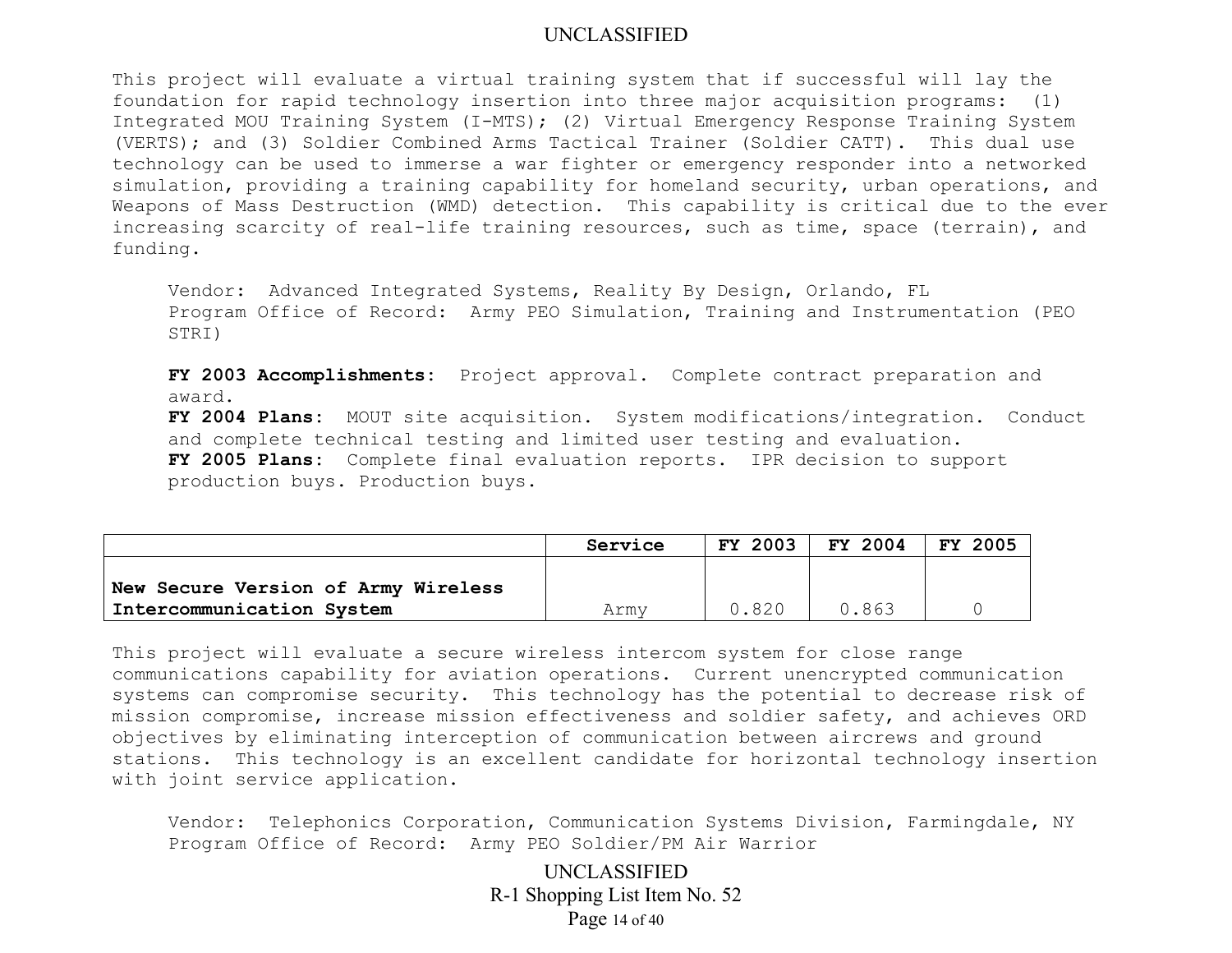**FY 2003 Accomplishments:** Project approval.

**FY 2004 Plans:** Contract prep/award. Conduct software incorporation into communication devices and platform installation. Test and evaluation, reporting conducted and completed. Training/tech data packages delivered. Production decision/buys.

|                                                            | Service | FY 2003            | <b>FY 2004</b> | <b>FY 2005</b> |
|------------------------------------------------------------|---------|--------------------|----------------|----------------|
| Spray Cool <sup>TM</sup> Counter Targeting System<br>(CTS) | Army    | $\overline{4.447}$ | 0.105          | 0.208          |

This project will evaluate a new technology insertion to enable spiral development of the Counter Targeting System (CTS). CTS utilizes an infra-red (IR) sensor at high frame rates to detect sniper, mortar, RPG, and large caliber weapons fires. This system will assist in near real-time targeting and situational awareness for direct support of combat troops in operations such as Iraq and Afghanistan. If successful, the Spraycool technology will reduce CTS weight of 400+ pounds to less than 100 pounds. First test articles will be field tested in Iraq.

Vendor: Isothermal Systems Research (ISR), Inc., Clarkston, WA Program Office of Record: Army Intelligence and Security Command

**FY 2003 Accomplishments:** Project approval. **FY 2004 Plans:** Contract prep/award. System development/integration. Conduct/complete qualification testing/evaluation. **FY 2005 Plans:** Tactical assessment. Safety release. Final evaluation report. Procurement Decision. Transition plan.

> UNCLASSIFIED R-1 Shopping List Item No. 52 Page 15 of 40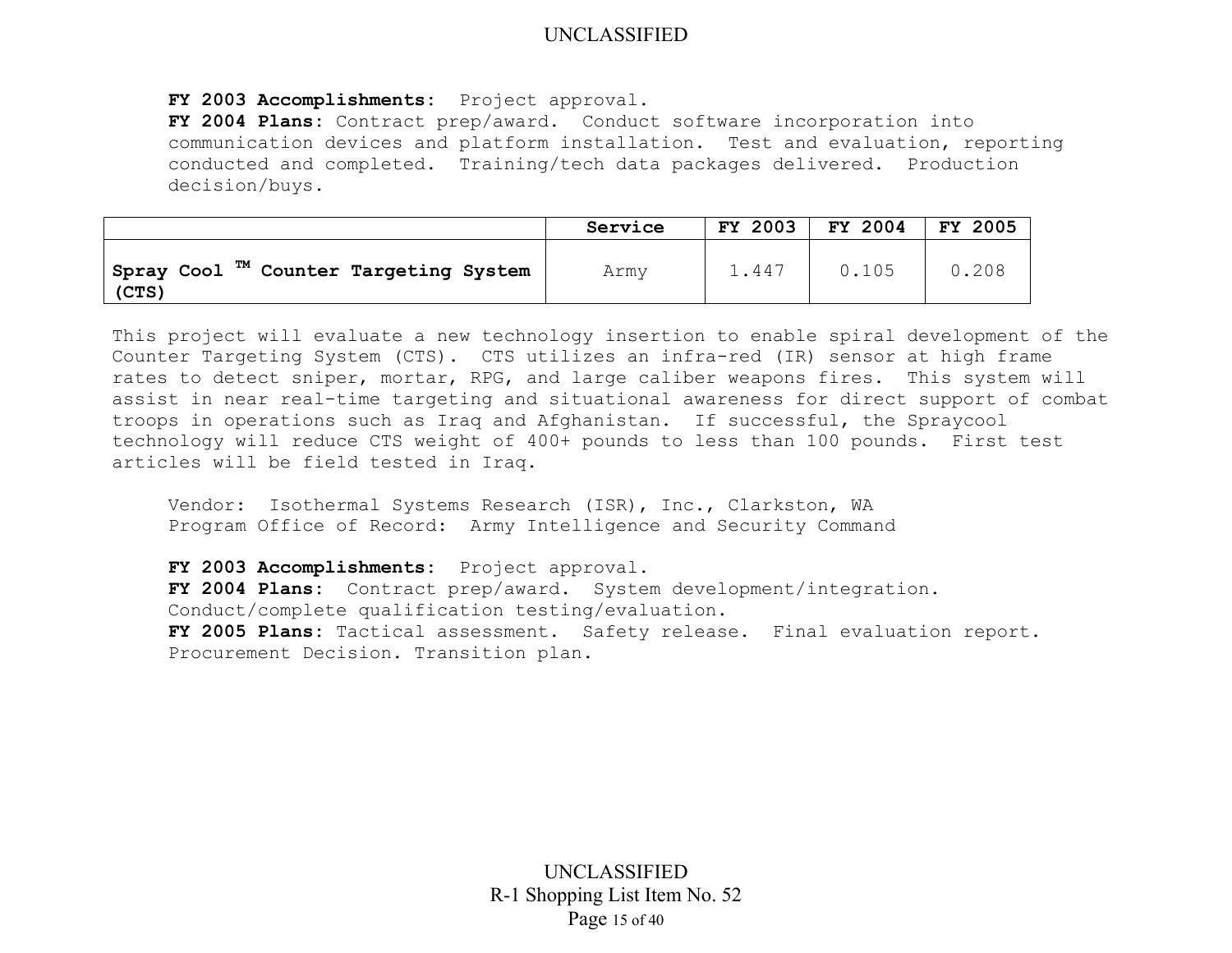|                                                             | Service | FY 2003 | FY 2004 | FY 2005 |
|-------------------------------------------------------------|---------|---------|---------|---------|
| Enhanced Optical System - Rolling<br>Airframe Missile (RAM) | Navy    | 1.149   | 0.322   |         |

This project will evaluate an alternative optical system to an existing production design that will improve performance, manufacturability, and operational capability while providing several million dollars in cost savings.

Vendor(s): Exotic Materials, Murrieta, CA; Crystal Systems, Salem, MA; Precise Surface Finishing, Murrieta, CA; Dexter Magnetic Technologies, Fremont, CA; Janos Technology, Townshend, VT; Optical Coating Corporation, Natick, MA; Optimum Optical Systems, Inc, Camarillo, CA; Scarrott Metallurgical, Los Angeles, CA; Schmitt Measurements Systems, Inc., Portland, OR; Telic Optics, Inc., North Billerica, MA Program Office of Record: PEO (IWS3) RAM/CIWS project office

**FY 2003 Accomplishments:** Subcontracts have been issued to the above vendors for design and fabrication work for a new optical system.

**FY 2004 Plans:** Deliveries of the new optical components will commence in mid FY 2004. The components will be forwarded to the RAM Prime contractor, for design evaluation, missile incorporation and eventual flight-testing in early FY 2005/2006.

|                                                                                | Service | FY 2003 | <b>FY 2004</b> | FY 2005 |
|--------------------------------------------------------------------------------|---------|---------|----------------|---------|
| Ship Hull Inspection and Harbor<br>Security Autonomous Underwater<br>  Vehicle | Navv    | 1.795   | 0.905          |         |

This project will evaluate a Ship Hull Inspection and Harbor Security Unmanned Underwater Vehicle (UUV) System, which inspects ship berthing, piers, and ship hulls for explosives or weapons of mass destruction. The system comprises a portable un-tethered UUV with unique inspection sensors and navigation capabilities and support hardware and software, which reduce manpower requirements and risks. If successful, UUVs will result in a 450% increased in search rate and reduce risk to both divers and shipboard platforms.

> UNCLASSIFIED R-1 Shopping List Item No. 52 Page 16 of 40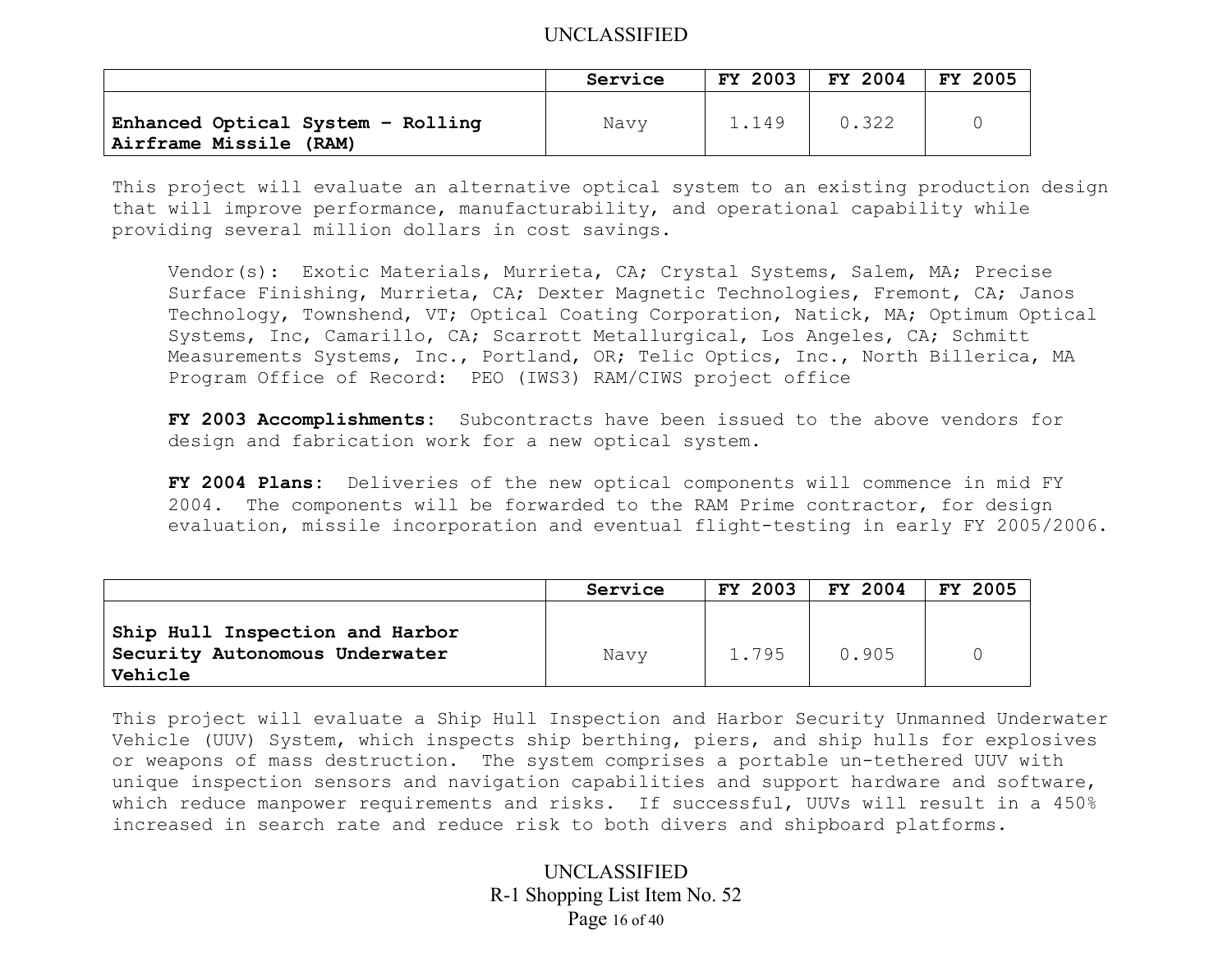Vendor: Lockheed Martin Perry Technologies, Riviera Beach, FL Program Office of Record: PEO Littoral and Mine Warfare (PMS EOD)

**FY 2003 Accomplishments:** Held initial IPT project meeting. IPT attendees included representatives from Lockheed Martin (vendor), Office of Naval Research, Explosive Ordnance Disposal Technology Division, Space and Naval Warfare, System Center, EOD Mobile Unit Seven (fleet user) and PEO-LMW (PMS-EOD). Agenda items included drafting of contract, development of program exit criteria, operational environment definition and refined plan of action and milestones. Contract was refined and initial submission of contract to SSCSD contracts office.

**FY 2004 Plans:** Major program FY 2004 milestones included, but are not limited to: 1) Finalize DACP POA&M, 2) Draft and publish project plan, 3) Finalize and gain approval of IPT charter, 4) Hold quarterly IPT meetings, 4) Award contract with Lockheed Martin, 5) Conduct initial User Operational Evaluation with prototype system, 6) DACP UUV system delivery, and 7) Test IAW defined exit criteria.

|                                       | Service | FY 2003 | FY 2004 | FY 2005 |
|---------------------------------------|---------|---------|---------|---------|
| Low Cost Aerogel Insulation for       |         |         |         |         |
| Shipboard Fire and Thermal Protection | Navv    | 0.308   | 1.265   |         |

This project will evaluate a flexible aerogel thermal insulating blanket for use on the DD(X). The proposed nano-porous material has the potential to provide a fire barrier protection layer with large weight and volume savings compared with compatible composite and steel structures. The Aerogel Insulation has the potential to provide a thermal barrier, reduced signature and blast mitigation.

Vendor: Aspen Aerogel, Marlborough Massachusetts Program Office of Record: PM for Auxiliaries, Recoverability and Materials

**FY 2003 Accomplishments:** Program was initiated in late FY 2003, with program work focused on development of integration strategy for the DD(X) program, including development of FY 2004 test plans and schedules. Additionally, test requirements necessary for shipboard implementation were discussed and identified for the program test plan.

> UNCLASSIFIED R-1 Shopping List Item No. 52 Page 17 of 40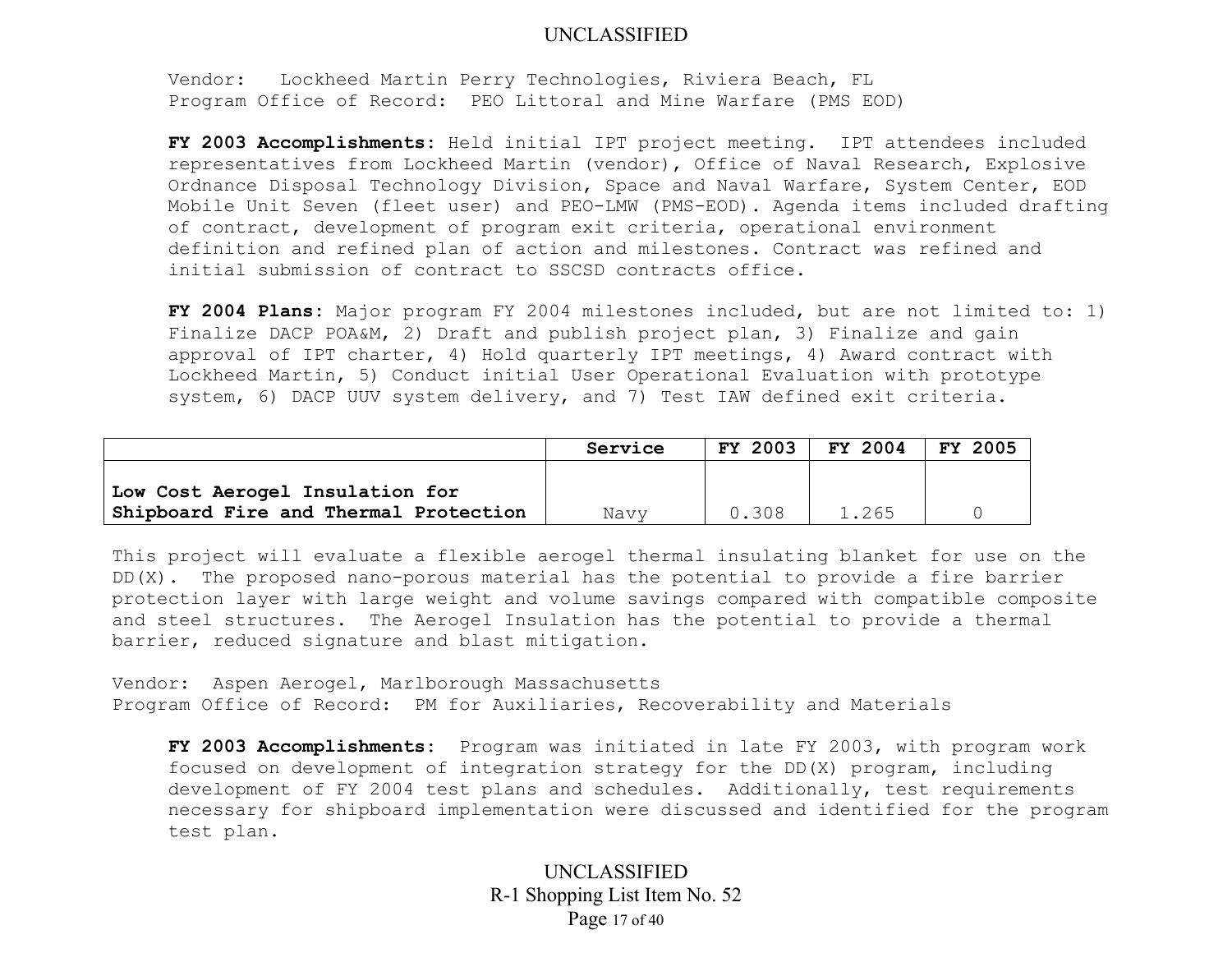**FY 2004 Plans:** Design the insulation material to meet the DDX program performance requirements; such as thermal, toxicity and fire protection; Initiate a tiered test and evaluation process of the Aerogel insulation material consisting of both laboratory & prototype testing, including full-scale fire tests.

|                                                            | Service | FY 2003 | FY 2004 | FY 2005 |
|------------------------------------------------------------|---------|---------|---------|---------|
| WDM Fiber Optic Global Position<br>System Anti-Jam Antenna | Navy    | 0.451   | 0.173   | 0.750   |

This project will evaluate Wave Division Multiplexing (WDM) technology with shipboard GPS Anti-Jam antenna assembly to determine if it can provide for transmission of multiple RF signals through a single optic fiber. If successful, this project will enable relocation of the GPS antenna electronics from high on the mast to below decks where it is protected and readily accessible for maintenance.

Vendor(s): Gould Fiber Optics, Millersville, MD; Optiwork, Freemont, CA; JDS Uniphase Corp., San Jose, CA; Tempo Research, Camarillo, CA; Fiber-Span LCC, Piscataway, NJ

Program Office of Record: SPAWAR PEO Command, Control, Communications, Computers, and Intelligence and Space (PMW/A-156)

**FY 2003 Accomplishments:** WDM GAS-1 assembly specification is being conducted to purchase COTS WDM hardware components. The phase one WDM test plan has been developed and is out for technical review. The WDM components list has been sent to the Reliability Assessment Center for a Quick-Look assessment on interoperability.

**FY 2004 Plans:** An Industry survey of integration vendors will be conducted. A production representative hardware module from each vendor containing the WDM and laser components will be produced and integrated into the GPS anti-jam antenna assembly. A reliability analysis of the production representative antenna assemblies will be conducted. The key performance parameters to be evaluated are GPS system jamming performance use WDM technology, environmental qualification for

> UNCLASSIFIED R-1 Shopping List Item No. 52 Page 18 of 40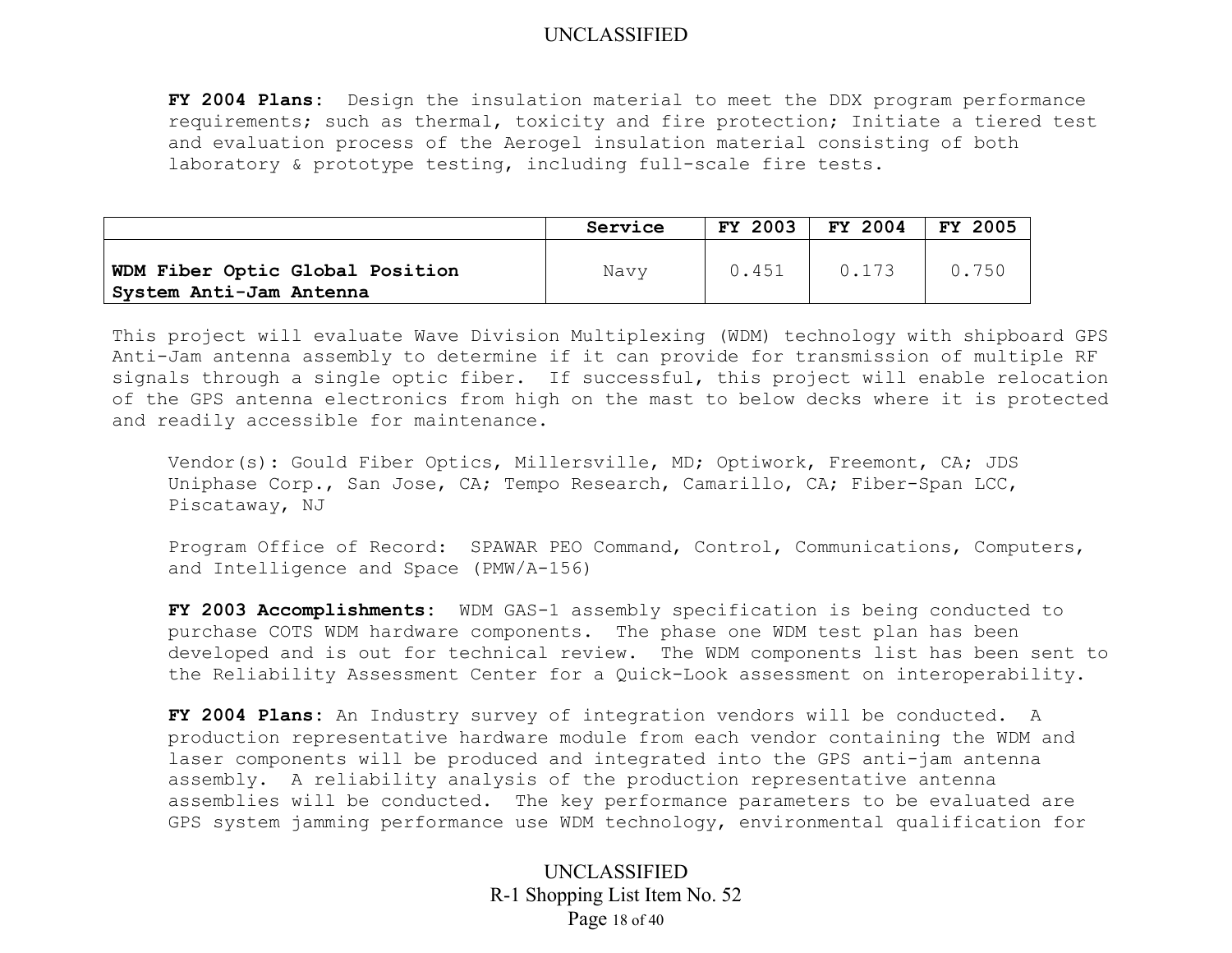high risk area, and shipboard operational test to certify readiness for fleet implementation.

|                                                                             | Service            | FY 2003 | FY 2004 | FY 2005 |
|-----------------------------------------------------------------------------|--------------------|---------|---------|---------|
| Mortar Plating System using Vacuum<br>Arc Vapor Deposition (VAVD)Technology | Marine Corps 0.821 |         | 0.581   | 0.275   |

This project will evaluate this process for plating the interiors of worn 60mm and 81mm mortar tubes that are wearing faster than expected. Specifically this project examines the use of Vacuum Arc Vapor Deposition (VAVD) technology. If this process is successful, the USMC will be able to plate material in worn areas and economically restore the infantry mortar tubes to a serviceable condition, providing a more cost-effective method in restoring the mortars to combat ready status.

 Vendor: Alpen Technology Group, Inc., Brownsboro, AL Program Office of Record: USMC Warfighting Laboratory, Quantico, VA 22134

**FY 2003 Accomplishments:** Contract prep and award. **FY 2004 Plans:** Perform test planning and receive test items (mortar tubes); Mortar tubes plated with *Vacuum Arc Vapor* deposition technology; Initiate technical and operational tests (destructive and non-destructive tests) **FY 2005 Plans:** Complete technical and operational tests. Procurement Decision

|                                                              | Service | 2003<br>FY . | FY 2004 | 2005<br><b>FY</b> |
|--------------------------------------------------------------|---------|--------------|---------|-------------------|
| Miniature - Controlled Receive<br>(MCRPA)<br>Pattern Antenna | Navy    | 0.410        | 1.392   | 0.384             |

This project will provide anti-jamming GPS capability to Navy platforms that have size and weight restrictions for antennas, such as the UH-1Y and AH-1Z helicopters and submarines.

Vendor: Titan Corporations, Greenbelt, Maryland Program Office of Record: PEO C4I, PMW/PMA-169 Navy

> UNCLASSIFIED R-1 Shopping List Item No. 52 Page 19 of 40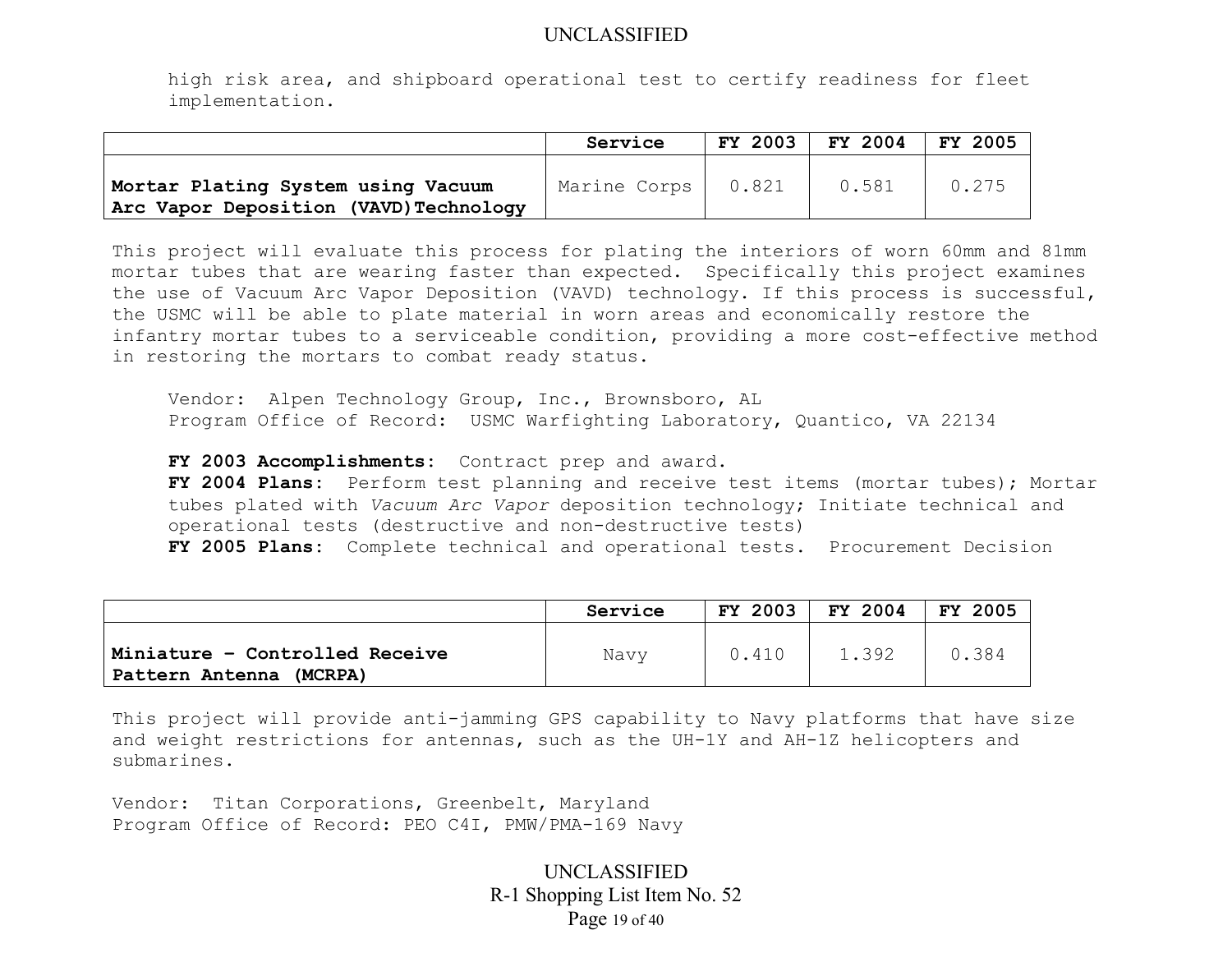**FY 2003 Accomplishments:** Conducted initial assessment of MCRPA utilization in a submarine mast.

**FY 2004 Plans:** Finalization of the aperture, feed card and nulling card designs. Prototype fabrication, mechanical ruggedization and systems testing. **FY 2005 Plans:** Pre-production fabrication and testing of antenna system.

|                                   | Service | 2003<br>FY | FY 2004 | <b>FY</b><br>2005 |
|-----------------------------------|---------|------------|---------|-------------------|
|                                   |         |            |         |                   |
| Enhanced Gunfire Detection System | USSOCOM | 512        | 0.805   |                   |

This project will evaluate system enhancements (i.e., addition of sensors and processors) which have the potential to significantly improve the accuracy of the Gunfire Detection System (GDS) and locate a sniper prior to the sniper's first shot. This improved technology will be brought about through the integration of selected sensors (e.g., hyperspectral imagers, unattended ground sensors, visible microsensors, infrared sensors, etc.) in the GDS and through the inclusion of automatic processing software.

Vendor(s): Multiple U.S. Vendors Program Office of Record: US Army, Close Combat Systems Program Office

**FY 2003 Accomplishments:** Obtained project approval.

**FY 2004 Plans:** Award contract for system modification. Complete integration of sensors into the gunfire detection system. Initiate technical testing. **FY 2005 Plans:** Complete technical testing. Conduct operational testing and user evaluation. Compile test results and prepare documentation in support of a milestone decision. Award contract for production buys.

|                                                                  | Service        | <b>FY 2003</b> | FY 2004 | 2005<br><b>FY</b> |
|------------------------------------------------------------------|----------------|----------------|---------|-------------------|
| Embedded Integrated Broadcast Service<br>(IBS)<br>Receiver (EIR) | <b>USSOCOM</b> | 0.821          | 1.323   |                   |

This project will evaluate the next generation IBS receiver which is smaller, lighter, and less costly than current equipment. EIR will provide timely receipt of intelligence data required by the tactical war fighter. The tactical war fighter, especially aircraft, relies heavily on near real-time intelligence information for threat avoidance, detection, targeting, blue force tracking and personnel recovery.

> UNCLASSIFIED R-1 Shopping List Item No. 52 Page 20 of 40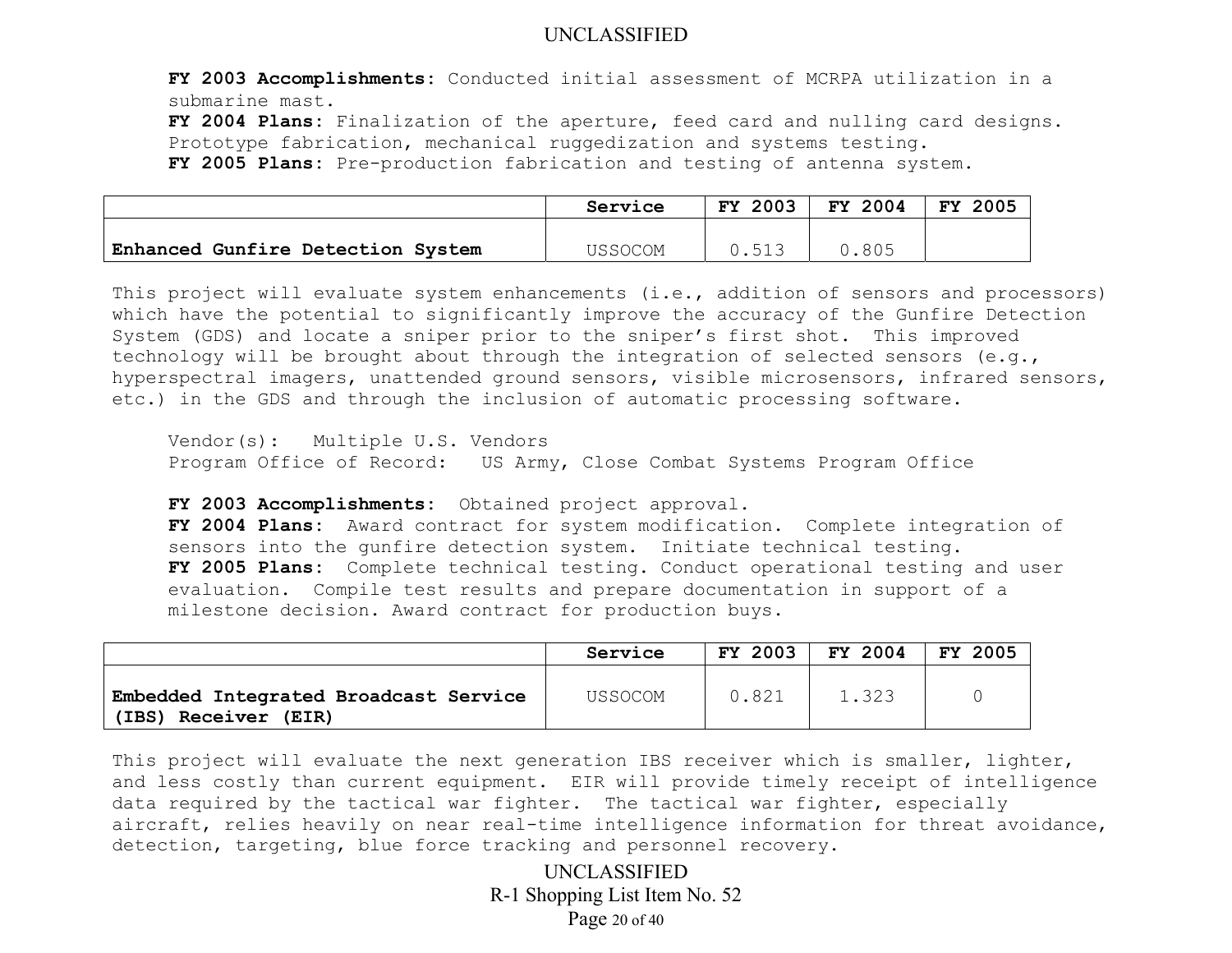Vendor: L-3 Communications, Telemetry-West, San Diego, CA Program Office of Record: USSOCOM PEO, Intelligence and Information Systems (IIS/SP)

**FY 2003 Accomplishments:** Obtained project approval. Drafted contract documentation for design modification.

**FY 2004 Plans:** Award contract for design modifications and productionrepresentative systems. Conduct technical, operational, and interoperability testing.

**FY 2005 Plans:** Compile test results and prepare project close out documentation. Incorporate results into production configuration.

|                                            | Service | FY 2003 | FY 2004 | <b>FY 2005</b> |
|--------------------------------------------|---------|---------|---------|----------------|
| Enhancements for Fly Away SATCOM<br>(FASC) | USSOCOM | 0.436   | 0.937   |                |

This project will evaluate operational enhancements to SOF's Fly Away Satellite Communications (FASC) Terminals. This project, if successful, will provide critical operational enhancements to the FASC terminals enabling faster world wide deployments, higher transmit and receive high bandwidth/performance, ease-of-use, and Ka Band communication satellite integration.

Vendor:SWE-DISH Satellite Systems, Inc., Washington, DC Program Office of Record: USSOCOM PEO, Intelligence and Information Systems/Special Projects (IIS/SP)

**FY 2003 Accomplishments:** Obtained project approval in late FY 2003. **FY 2004 Plans:** Complete system modification and receive test hardware. Complete technical evaluation to determine area of coverage, quality of service, and data rates. Complete operational suitability and effectiveness testing. Compile test data and prepare documentation in support of a milestone decision.

> UNCLASSIFIED R-1 Shopping List Item No. 52 Page 21 of 40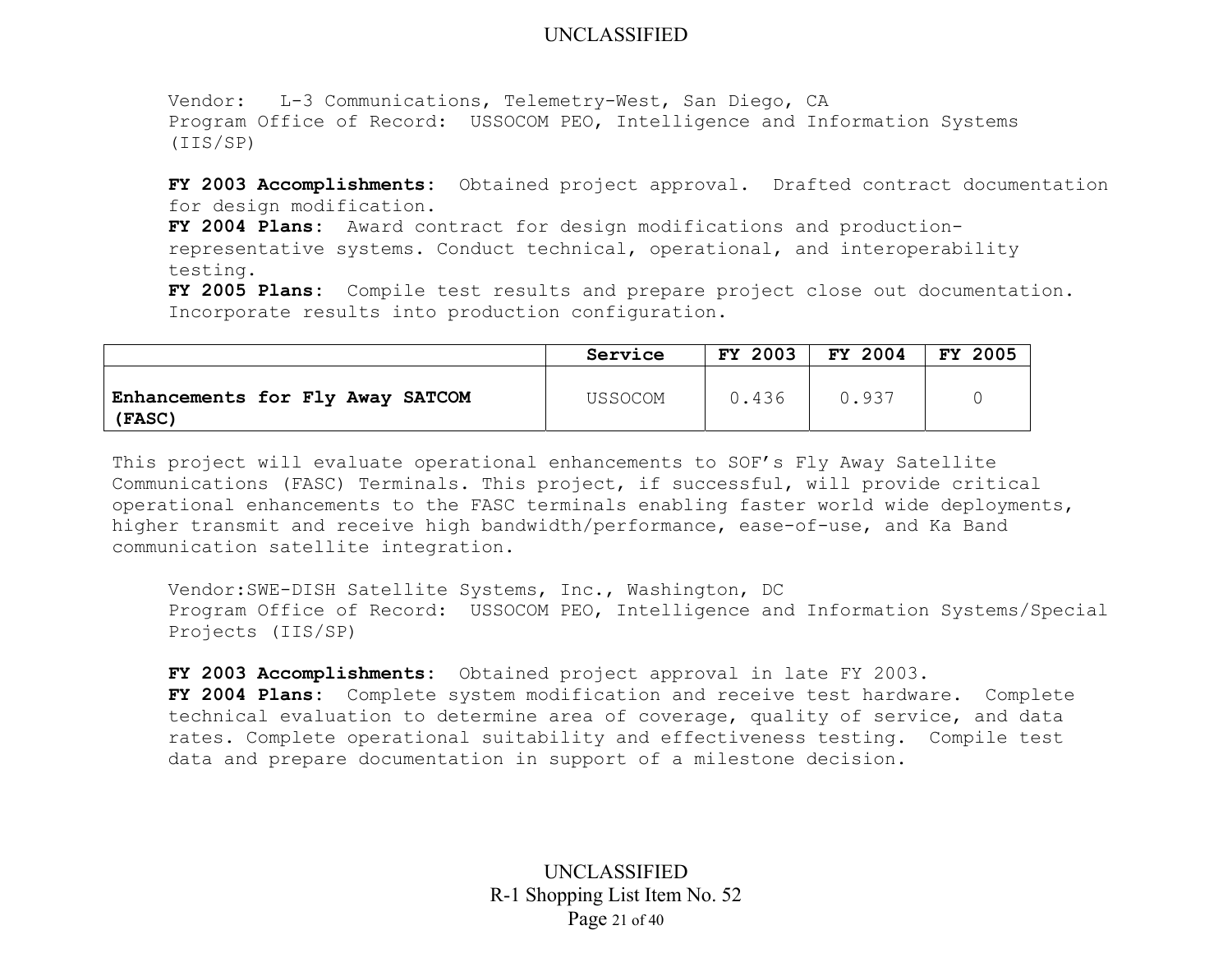|                                      | Service | <b>FY 2003</b> | FY 2004 | FY 2005 |
|--------------------------------------|---------|----------------|---------|---------|
| Usage Based Small Arms MX:<br>SOPMOD |         |                |         |         |
| Host Weapons Shock Profile Database  | USSOCOM | 0.368          |         |         |

This project will record shock profiles digitally for each weapon using an assortment of Special Forces munitions and accessories to establish a complete inventory of profiles. These profiles will then be replicated using an electro-magnetic exciter to reproduce the effects of firing those weapons when testing accessories (e.g. night vision scopes, thermal sights, etc.). This method of testing will eliminate the expenditure of ammunition and destruction of weapons, and save of thousands of man-hours during future testing.

Vendor: Bruel and Kjaer Testing Support, Norcross, Georgia. Program Office of Record:Special Operations Peculiar Modification (SOPMOD) Program Office, NWSC Crane

**FY 2003 Accomplishments:** Obtained project approval in late FY 2003. **FY 2004 Plans:** Acquire ammunition, procure weapons for testing, and develop test fixtures. Conduct technical and operational testing to develop shock profile data. Compile results and prepare the database.

|                                  | Service | <b>FY 2003</b> | FY 2004 | FY 2005 |
|----------------------------------|---------|----------------|---------|---------|
| Second Generation Rail Interface |         |                |         |         |
| System (RIS II) for M4 Carbines  | USSOCOM | 0.153          |         |         |

This project will evaluate a ruggedized M4 Rifle interface with the current grenade launcher. The current interface can lose alignment during normal operations. This project will implement an improved design that is more rugged than the current interface and is easier for the field operator to maintain.

Vendor:Multiple U.S. Vendors Program Office of Record:Special Operations Peculiar Modification (SOPMOD) Program Office, NWSC Crane

> UNCLASSIFIED R-1 Shopping List Item No. 52 Page 22 of 40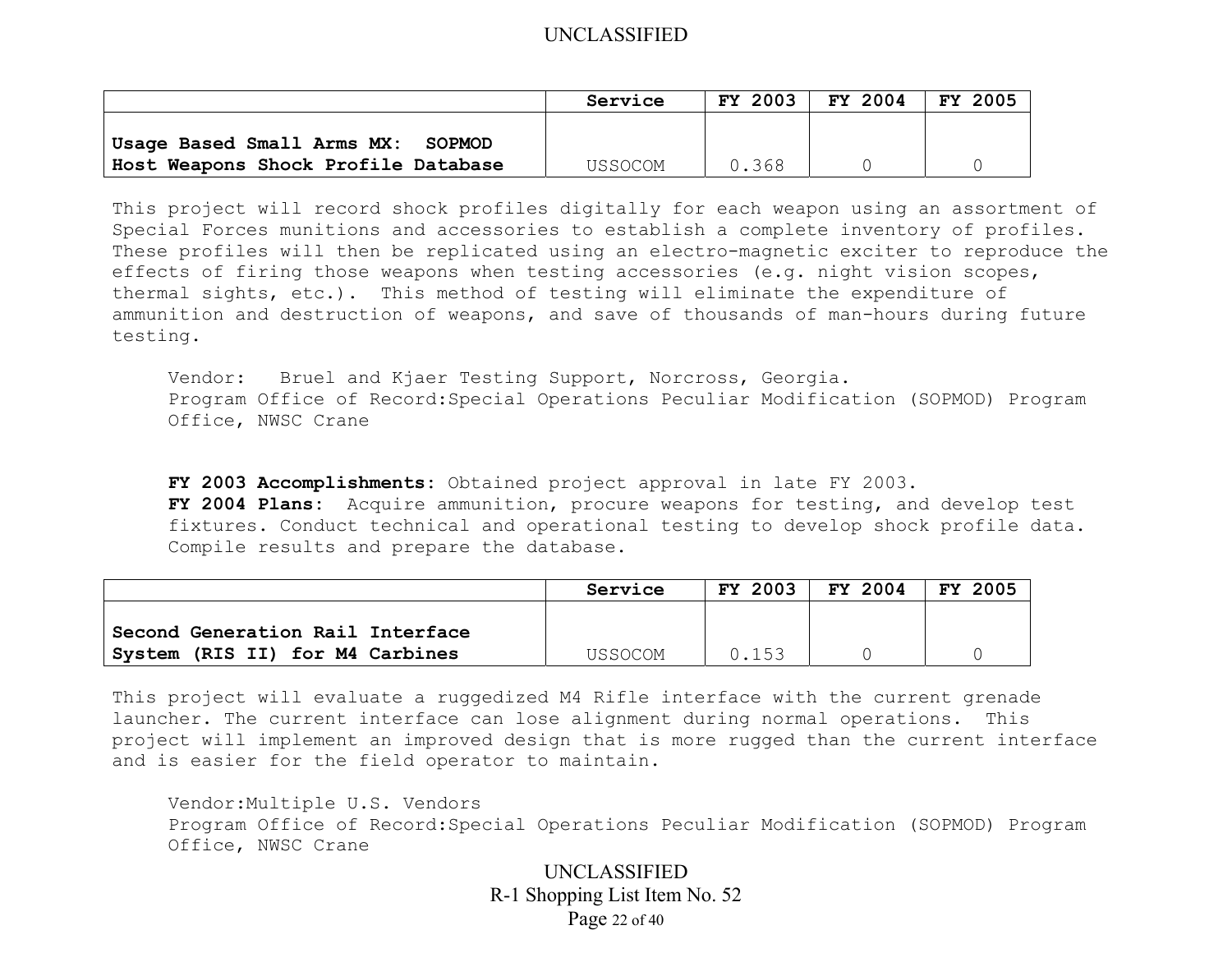**FY 2003 Accomplishments:** Project approval in late FY 2003.

**FY 2004 Plans:** Award contract for prototype systems. Prepare developmental and operational test plans. Conduct testing and obtain safety certification. Compile test results and prepare documentation in support of a procurement decision.

|                                 | Service   | <b>FY 2003</b> | FY 2004 | FY 2005 |
|---------------------------------|-----------|----------------|---------|---------|
| Integrated Schedule/Process for |           |                |         |         |
| Global Hawk Spiral Development  | Air Force |                | 0.319   |         |

To date neither industry nor Government program offices have developed an effective means of implementing existing integrated scheduling techniques into the spiral development process. This project seeks to provide the Global Hawk program with an integrated schedule to be used daily with schedule risk tools and at all reviews, to optimize program management and reduce future program risk. If successful, this project will provide defense organizations a more robust and disciplined process to use in scheduling spiral development (multiple spirals) programs.

Vendor: Dayton Aerospace, Inc., Dayton, OH Program Office of Record: Global Hawk Program Office

**FY 2004 Plans:** Develop test plan, execute test, procurement decision.

|                                                      | Service   | FY 2003 | FY 2004 | FY 2005 |
|------------------------------------------------------|-----------|---------|---------|---------|
| Integrated Defensive Countermeasures<br>'Alternative | Air Force | 0.677   | 0.345   | 0.360   |

This project will evaluate a fiber optic (FO) alternative to a towed decoy presently deployed to the warfighters. This proven technology has shown superior performance in the laboratory and requires engineering efforts to establish a qualified commodity for Air Force platforms integration and testing.

Vendor: Raytheon Space & Airborne Systems, Goleta, CA Program Office of Record: Air Force Towed Decoy

> UNCLASSIFIED R-1 Shopping List Item No. 52 Page 23 of 40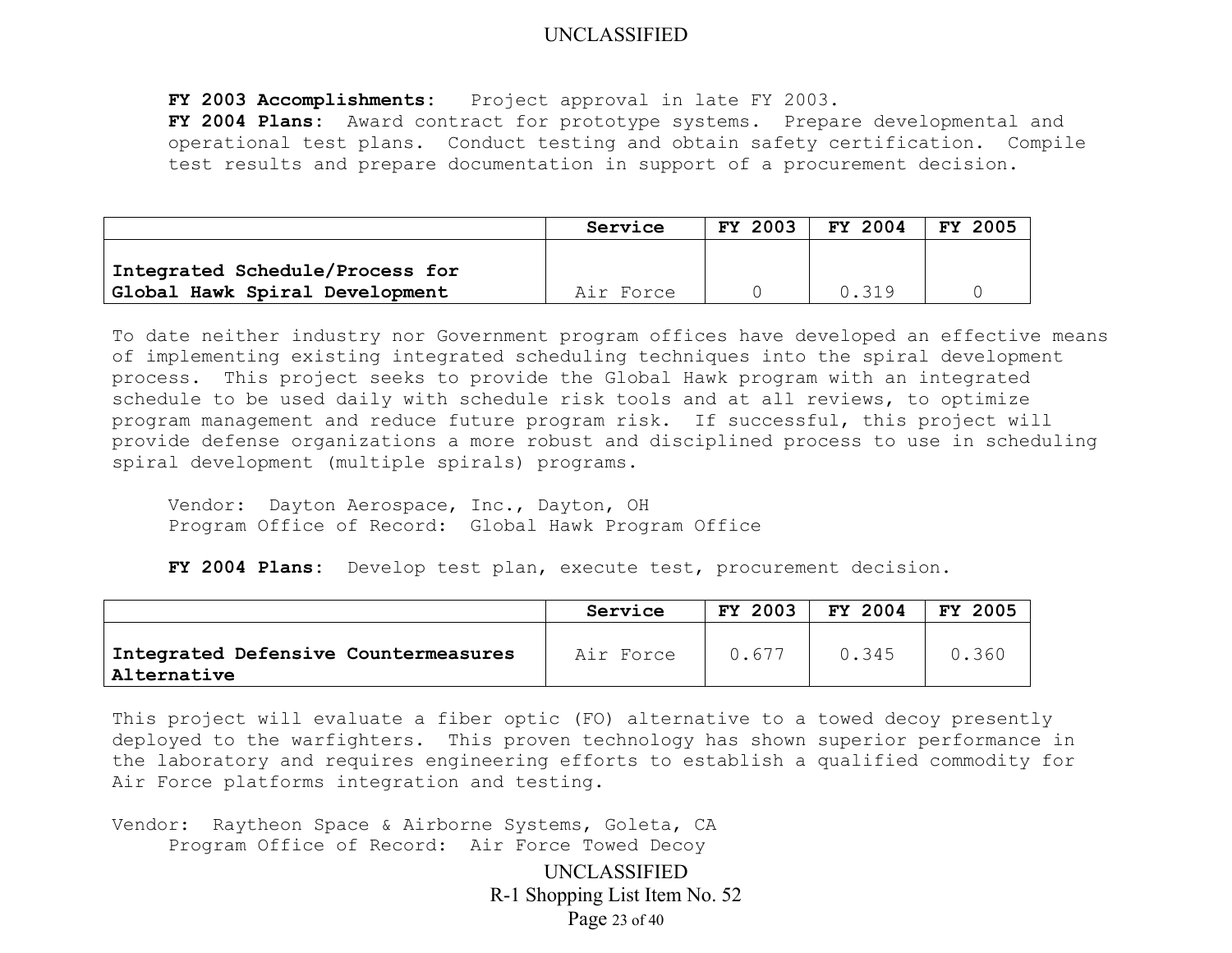**FY 2003 Accomplishments:** Identified thermal hardening and wrap solution of the fiber optic towline to allow deployment envelope expansion testing on the F-15 through the engine plume. Resulting design changes being built into 12 decoy mass models for flight test in FY 2004. Also upgrading integrated multi-platform launcher controllers to accelerate future F-15 flight testing.

**FY 2004 Plans:** Complete flight test of 12 decoy mass models with refined thermally hardened FO towline and improved towline wrap while expanding deployment envelope and FO continuity duration. Analyze flight test results, identify needed fixes, and incorporate those fixes into FY 2005 flight test Mass Models (MM) for final flight envelope expansion. Build 2 electronic decoys with improved design changes for effectiveness testing in FY 2005.

|                                                   | Service   | FY 2003 | FY 2004 | 2005<br>FY. |
|---------------------------------------------------|-----------|---------|---------|-------------|
| Speech Recognition Technology for<br><b>AWACS</b> | Air Force | 0.492   |         |             |

This project will evaluate a speech recognition technology that will allow the operator to control and configure the Primary AWACS Display, rapidly access necessary workstation functions and information, and will allow multiple manual functions to be performed all with voice command.

Vendor: Syntronics, Dayton, Ohio Program Office of Record: E-3 Airborne Warning and Control System (AWACS)

**FY 2003 Accomplishments:** Contract award with Syntronics. Conduct initial planning and requirements definition. Conduct test and evaluation of speech recognition technology and develop prototype system for operational use in a 40/45 AWACS.

#### **FY 2004 NEW START PROJECTS:**

|                                                          | Service        | <b>FY 2003</b> | FY 2004 | <b>FY 2005</b> |
|----------------------------------------------------------|----------------|----------------|---------|----------------|
| Collapsible Stocks for Special<br>Operations Machine Gun | <b>USSOCOM</b> |                | 0.100   |                |
| UNCLASSIFIED<br>R-1 Shopping List Item No. 52            |                |                |         |                |

Page 24 of 40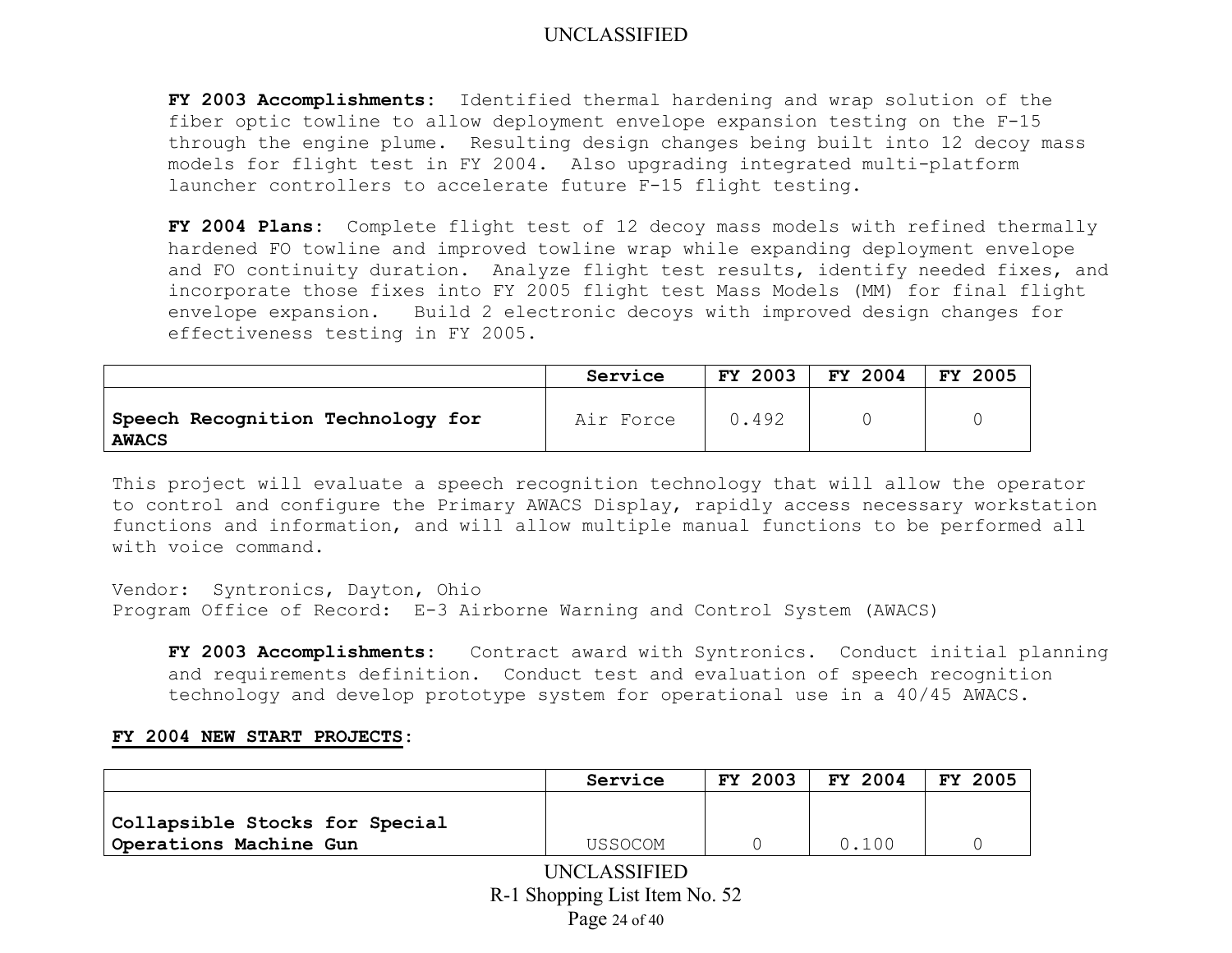This project will evaluate an enhanced collapsible stock for the MK46 and MK48 machine guns. Incorporating a collapsible stock will make the weapons more effective for operations in an urban environment, Close Quarters Combat and in vehicles. One stock design will interface with both MK46 and MK48, thereby, reducing the logistics burden.

**FY 2004 Accomplishments:** Project approval. Award contract for design modifications and prototype systems. Conduct technical, operational and interoperability testing. Compile test results and prepare project close out documentation to support procurement decision.

|                                                | Service   | FY 2003 | FY 2004 | <b>FY2005</b> |
|------------------------------------------------|-----------|---------|---------|---------------|
| Restore Effective Survival in Shock<br>(RESUS) | Air Force |         | 1.380   | 500           |

This is a trial of bovine polymerized hemoglobin for the prehospital resuscitation of casualties in hemorrhagic shock. The item is a low volume and weight, room temperature stable substitute for blood transfusions. It is expected to significantly decrease combat casualty morbidity and mortality. Hemorrhage accounts for 60% of potentially salvageable combat casualties. Because 90% of these deaths occur prior to evacuation to a forward surgical theater, decreasing combat morbidity and mortality must focus on optimizing preevacuation resuscitation. Unlike older WWII and Vietnam resuscitation fluids, such as plasma, new products are effective as oxygen carriers and are highly likely to decrease hemorrhagic shock casualties, which remain at 30-100% depending on severity. The benefit of this program is that it will save lives of combat troops. Hemopure circulates directly in plasma when infused, increasing oxygen diffusion to the body's tissues and is compatible with all blood types, can be stored for 3 years without refrigeration, and is pathogen free.

Vendor: BIOPURE Corporation, Cambridge, Massachusetts Program Office of Record: 311 HSW, Human Systems Program Office, Brooks Air Force\ Base, Texas

**FY 2004 Plans:** RESUS is a two-stage phase IIb/pivotal clinical trial project to compare the relative efficacy and safety of Hemopure with standard care products. Complete institutional review boards approvals for test protocols. Secure FDA

> UNCLASSIFIED R-1 Shopping List Item No. 52 Page 25 of 40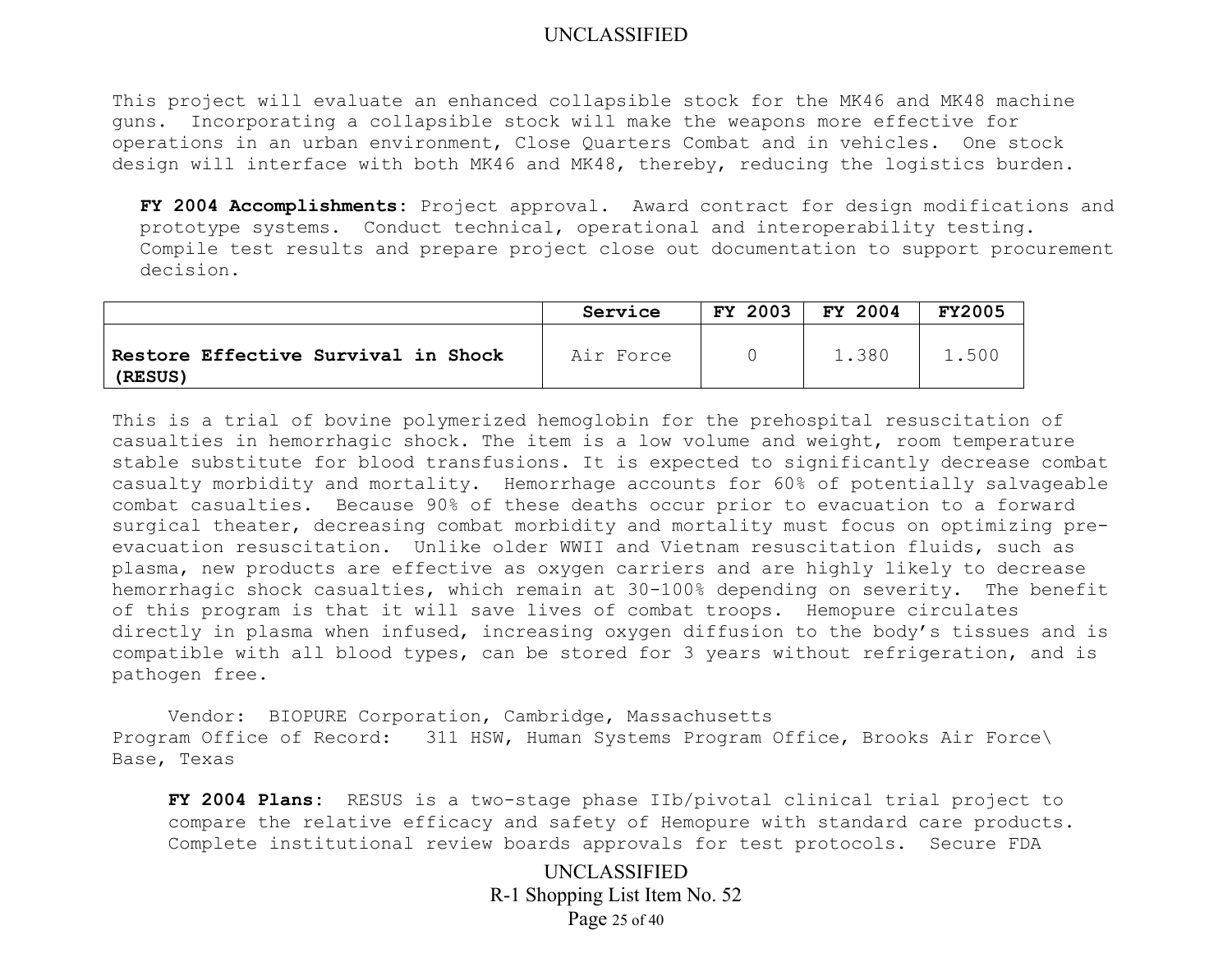allowance for project investigational new drug. Complete phase IIb trial (Stage I of program) testing. Initiate pivotal trial testing (Phase II) program. **FY 2005 Plans:** Complete pivotal trial testing (Phase II protocol). **FY 2006 Plans:** Compile pivotal trial data to support FDA approval for prehospital resuscitation of hemorrhagic shock casualties.

|                                                      | Service | FY 2003 | FY 2004 | <b>FY2005</b> |
|------------------------------------------------------|---------|---------|---------|---------------|
| X-Cor as a Replacement for<br>Conventional Honeycomb | Army    |         | 0.920   | 1.005         |

X-Cor is a lightweight, damage tolerant core material that replaces conventional honeycomb in aerospace structures. A 10% weight reduction over the baseline honeycomb on Comanche (RAH-66) is estimated. This is critical because weight reduction is quite significant to the Comanche program in two respects. First, it greatly increases helicopter performance, particularly in vertical lift/rise capability, which greatly increases aircraft survivability and capacity; and, second, this 10% reduction could amount to a 25% RDT&E cost avoidance over other weight reducing alternatives.

Vendor: Aztex, Inc, Waltham, MA Program Office of Record: PM-Comanche

> **FY 2004 Plans:** Project approval. Contract prep/award. Conduct coupon level and element level testing to support manufacturing scale-up.

> **FY 2005 Plans:** Conduct core design and qualification testing to support manufacturing implementation and program insertion decision for Aircraft 7 flight test.

**FY 2006 Plans:** Final evaluation report. Continue flight testing. Conduct production review for insertion into the Comanche.

|                                                               | Service   | FY 2003 | FY 2004 | <b>FY2005</b> |
|---------------------------------------------------------------|-----------|---------|---------|---------------|
| "On Aircraft" Laser Additive Repair<br>of Titanium Components | Air Force |         | 0.827   | 1.710         |

This project will implement the process of Laser Additive (on Aircraft) repair of damaged titanium B-2 airframe surfaces. This technology will improve mission readiness,

> UNCLASSIFIED R-1 Shopping List Item No. 52 Page 26 of 40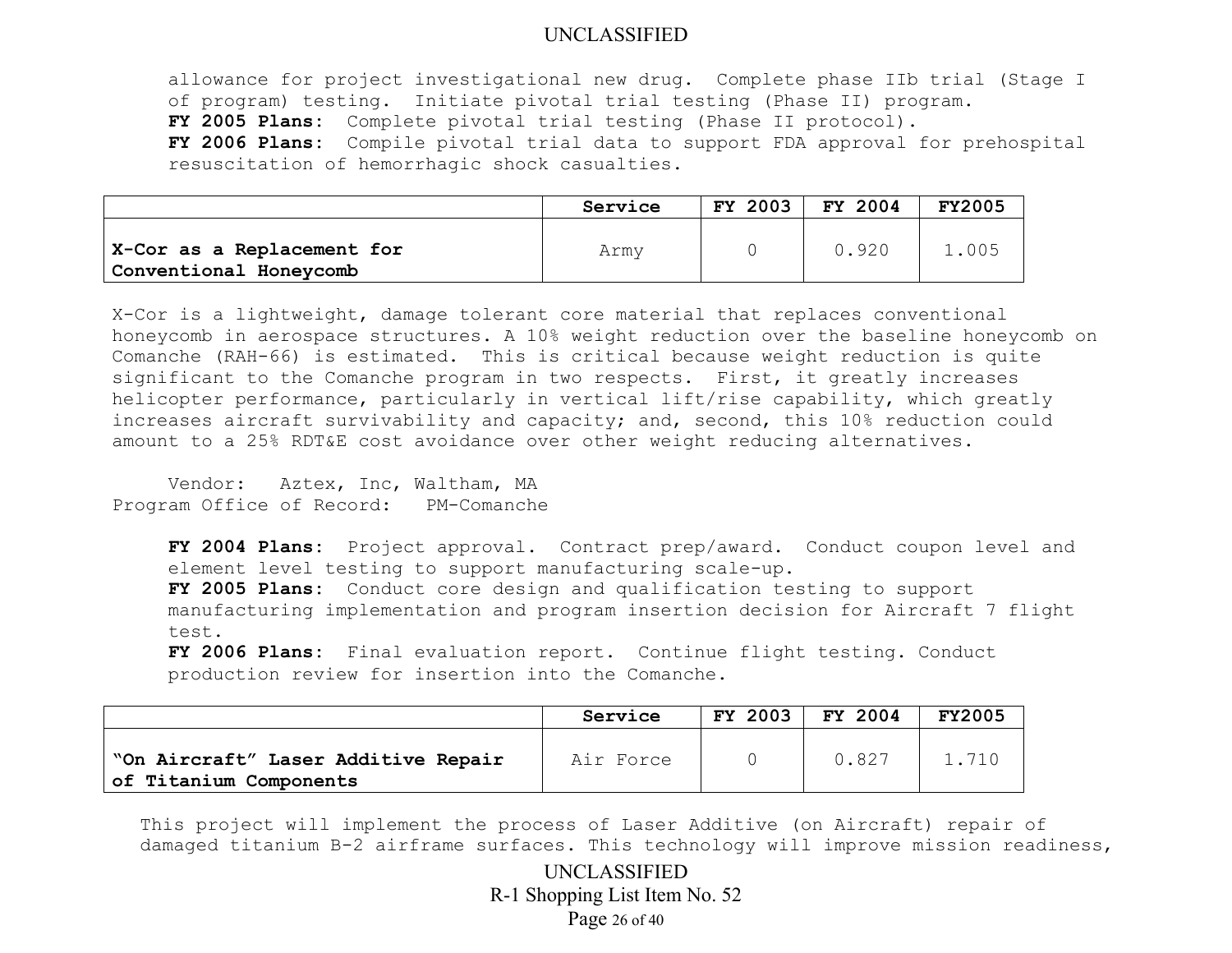currently compromised by cracks which develop on the aft deck. The proposed technology insertion program will improve the maintenance of mission readiness which is currently compromised by cracks which develop on the Aft Deck. The program will be enabled by the integration of a laser head and titanium feeding mechanism with a portable, adaptive, multifunctional machine tool pod incorporating a conformal inert gas shielding shroud and the development of a comprehensive process to fill cracks with micro-welded titanium alloy to restore the stealth integrity of the damaged surfaces.

 Vendor: Triton Systems, Inc., Chelmsford, MA Program Office of Record: B-2 Systems Program Office

**FY 2004 Plans:** Initiate Laser Additive Repair (LAR) process validation and qualification testing. **FY 2005 Plans:** Continue and complete validation and qualification testing to support Certification decision for use on B-2. **FY 2006 Plans:** Develop technical data packages and close out report.

|                         | Service      | <b>FY 2003</b> | FY 2004       | <b>FY2005</b> |
|-------------------------|--------------|----------------|---------------|---------------|
|                         |              |                |               |               |
| Automated EPLRS Planner | Marine Corps |                | $50-$<br>◡.◡◡ |               |

The Automated Enhanced Position Location Reporting System (EPLRS) Planner is a "technology insertion" into the Systems, Planning, Engineering, and Evaluation Device (SPEED) software application that assists and automates. The product fills a critical USMC need to automate planning for communications supporting the tactical data network at Regiment and below; including the more efficient use of reduced manpower to plan and manage an EPLRS network, and the potentially life saving ability to step through planning processes of a military operation.

 Vendor: Northrop Grumman Information Technology, Winter Park, FL Program Office of Record: PM Communications, Marine Corps Systems Command, 2200 Lester Street, Quantico, VA 22134

**FY 2004 Plans:** Perform Software Requirements Analysis and determine Software Design. Perform code and unit test of software. Execute integration testing and conduct Functional Qualification Testing to support procurement and field decision.

> UNCLASSIFIED R-1 Shopping List Item No. 52 Page 27 of 40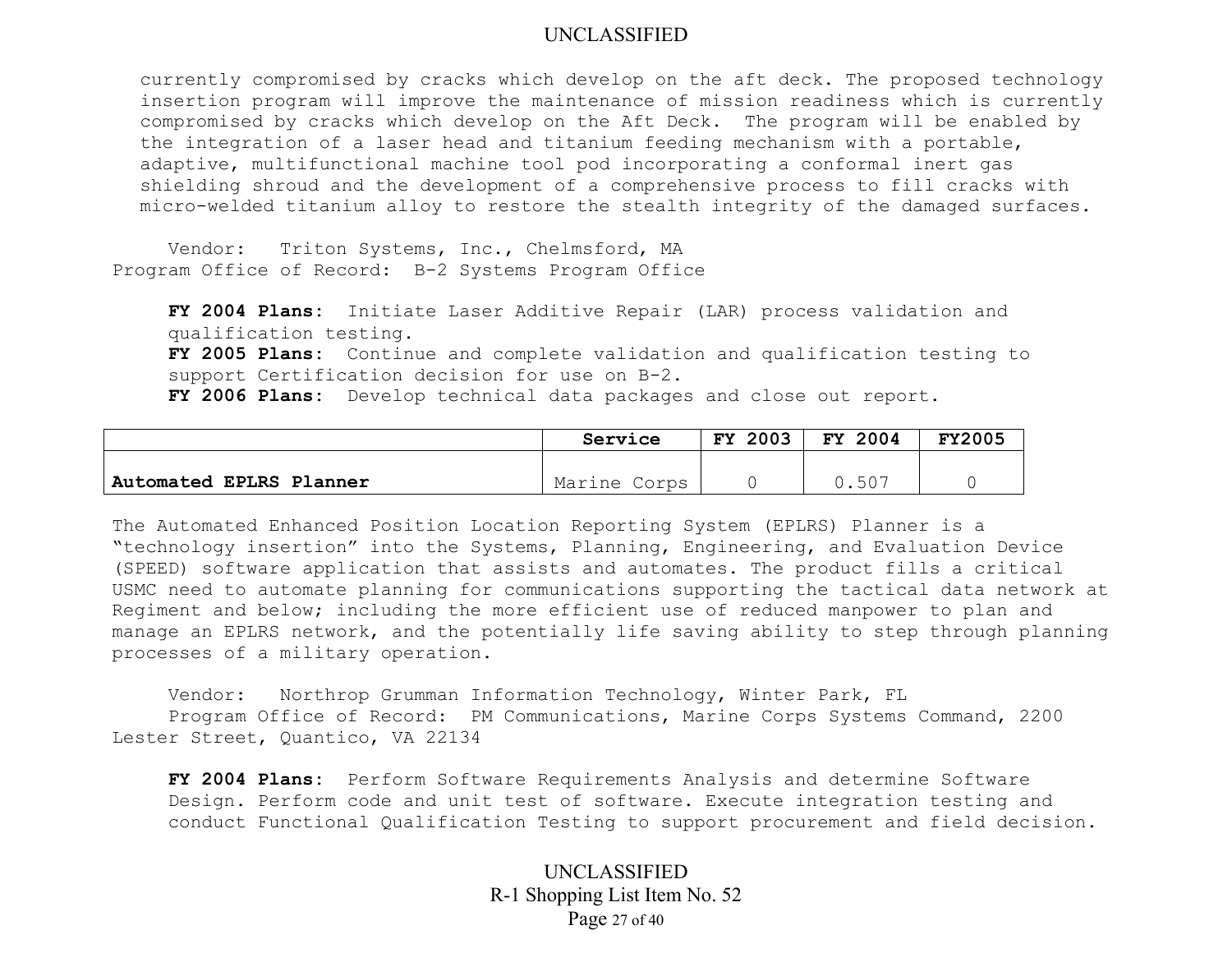|                   | Service      | 2003<br><b>FY</b> | FY 2004 | <b>FY2005</b> |
|-------------------|--------------|-------------------|---------|---------------|
|                   |              |                   |         |               |
| Speed QoS Planner | Marine Corps |                   | 406     |               |

The Systems, Planning, Engineering, and Evaluation Device (SPEED) Quality of Service (QoS) Planner is a "technology insertion" into the SPEED software application. The project proposes to enhance the capability of radio frequency (RF) path engineering tool to ensure quality performance for networks such as the Enhanced Position Location Reporting System (EPLRS) with applicability to the Joint Tactical Radio System (JTRS). A SPEED QoS will enable the communications planner to dynamically engineer and plan networks as needed to ensure that the flow and data priority are supportable.

Vendor: Northrop Grumman Information Technology, Winter Park, FL Program Office of Record: PM Communications, Marine Corps Systems Command, 2200 Lester Street, Quantico, VA 22134

**FY 2004 Plans:** Perform Software Requirements Analysis. Determine software design and perform code and unit test of software. Execute testing to include Integration Testing, Functional Qualification Testing, and final Acceptance Test and Evaluation to support procurement and field decision.

|                                                                                       | Service      | <b>FY 2003</b> | FY 2004 | <b>FY2005</b> |
|---------------------------------------------------------------------------------------|--------------|----------------|---------|---------------|
| Common Tactical Picture Ground<br>Mobile and Air Based Command and<br>Control Systems | Marine Corps | $\cap$         | 1.761   |               |

The EFV(C) C4I suite integrates multiple coordinated Army Fire Zone and USMC blue and red force databases to provide a ground mobile Common Tactical Picture (CTP). The C4I suite is on the move capable, hardened for harsh environments, and can be readily integrated with satellite communications as with Sea Viking. EFV and Sea Viking will be conducting two limited technical assessments (LTAs) for wheeled vehicle use in preparation for OIF implementation in June/July 2004. With additional testing and further maturation of the spray cooling technology on which this system is based, the Ground Mobile CTP can be transitioned to airborne command elements.

> UNCLASSIFIED R-1 Shopping List Item No. 52 Page 28 of 40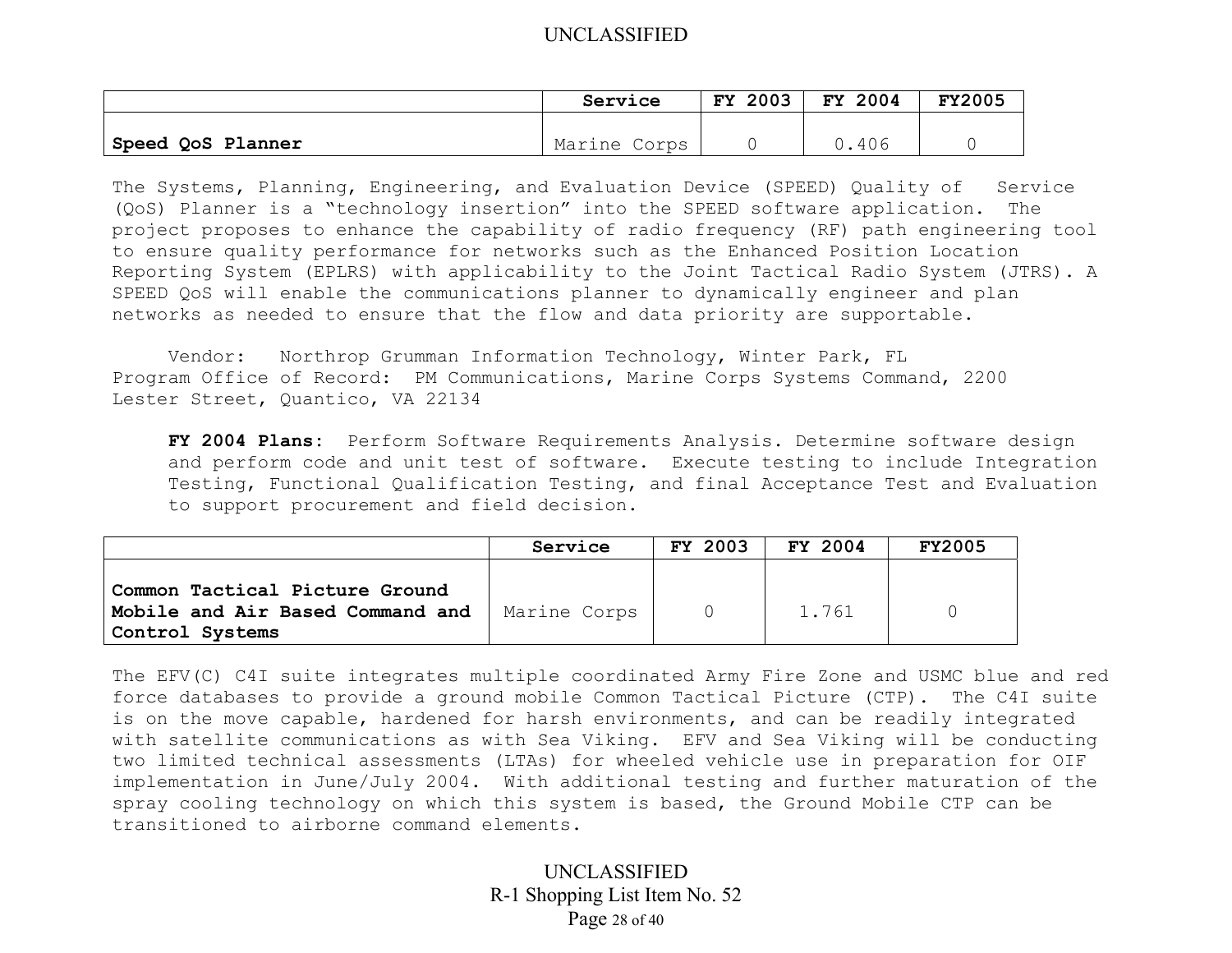Vendor: Isothermal Systems Inc., Clarkston, WA Program Office of Record: DRPM AAA, Worth Avenue Technology Annex, 14041 Worth Ave, Woodbridge, VA 22192

**FY 2004 Plans:** Conduct System Development and Integration; Receive test articles (6 systems); Conduct qualification testing; Conduct Quarterly Integrated Product Team (IPT) Meetings; Conduct Wheeled Vehicle Demonstration (Sea Viking); Conduct Rotary Wing Demonstration (USMC AH1 or Army H60); Procurement Decision.

|                                                           | Service | <b>FY 2003</b> | FY 2004 | <b>FY2005</b> |
|-----------------------------------------------------------|---------|----------------|---------|---------------|
| Friction Stir Processing for Virginia<br>Class Submarines | Navy    |                | 0.288   | 0.600         |

Friction Stir Processing (FSP) allows rapid repair of surface and subsurface casting defects, improves the surface layer mechanical properties, and may substitute for conventional welding. FSP will greatly improve current weld and weld repair techniques for naval propellers and has the potential to cut manufacturing and repair time from 12 months to 3 months.

Vendor: General Tool Company, Cincinnati, OH; MTS Corporation, Eden Prairie, MN 55344 Program Office of Record: PMS450 VIRGINIA Class Submarine Acquisition Office, Naval Sea Systems Command, 614 Sicard Street SE Stop 7022, Washington Navy Yard, DC 20376- 7022

**FY 2004 Plans:** Design and procure friction stir machinery, compatible with the Naval Foundry and Propeller Center infrastructure, using the Friction Stir Processing technology as a cost and time effective alternative for metal repair and surface enhancement for US Navy Ni Al bronze (NAB) propulsors/propellers

**FY 2005 Plans:** Install and support startup operation of the friction stir machinery at the Naval Foundry and Propeller Center, Philadelphia, PA. Friction Stir Processing allows rapid repair of surface and subsurface casting defects, improves the surface layer mechanical properties, and may substitute for conventional welding.

> UNCLASSIFIED R-1 Shopping List Item No. 52 Page 29 of 40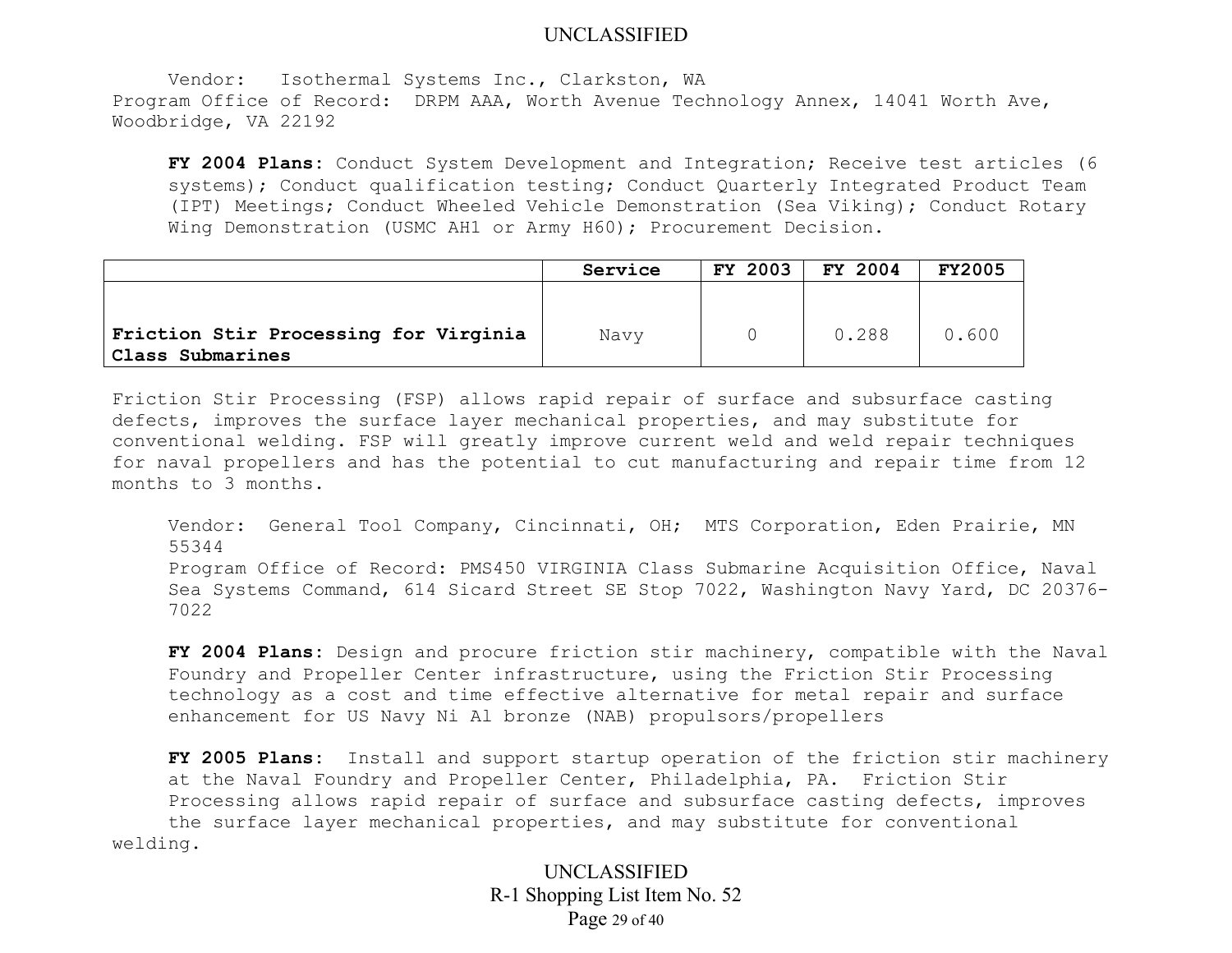FSP will greatly improve current weld and weld repair techniques for naval propellers

and has the potential to cut manufacturing and repair time from 12 months to 3 months.

#### **FY 2005 DACP Program Plans:**

**For FY 2005, the DACP program will continue to fund testing activities on 11 projects executing \$8.739 million in FY 2005 funding. Services and USSOCOM will begin the FY 2005 DACP** 

**Proposal selection process beginning in March 2004 with submission of their recommended propsoals. The FY 2005 DACP New Start selections will be made by the Deputy Assistant Secretary of Defense (Advanced Systems & Concepts) (DUSD(AS&C)) in September 2004.** 

C.**(U) OTHER PROGRAM FUNDING** NA

UNCLASSIFIED R-1 Shopping List Item No. 52 Page 30 of 40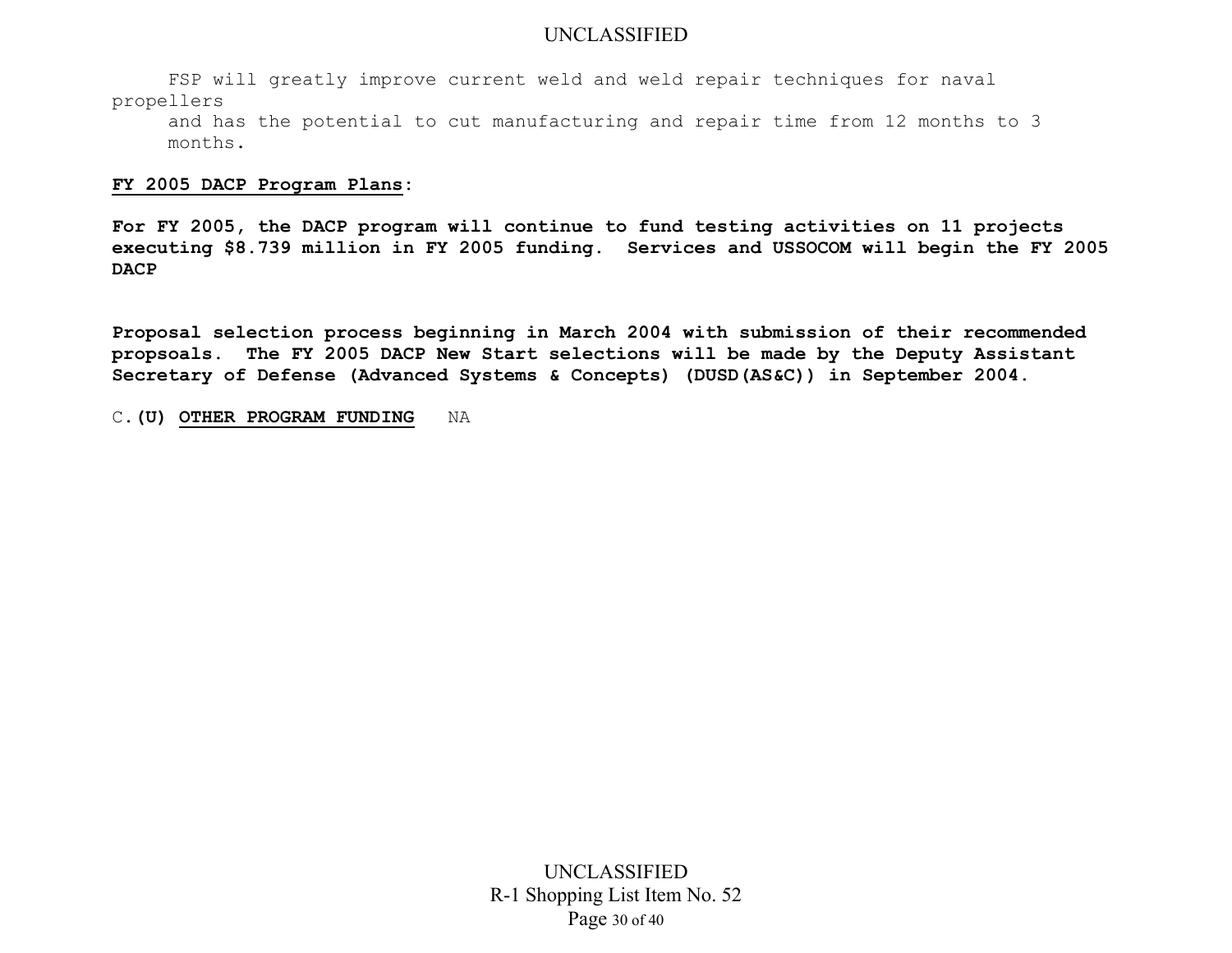| RDT&E BUDGET ITEM JUSTIFICATION SHEET (R-2a Exhibit)                                                                                                                                                                    |        |        |        |        |        | <b>DATE</b><br>February 2004 |        |                     |            |
|-------------------------------------------------------------------------------------------------------------------------------------------------------------------------------------------------------------------------|--------|--------|--------|--------|--------|------------------------------|--------|---------------------|------------|
| APPROPRIATION/BUDGET ACTIVITY<br>R-1 ITEM NOMENCLATURE<br>Quick Reaction Special Projects/Technology<br>Defense Wide RDT&E (0400)<br>Transition Initiative (TTI) Program<br>Budget Activity Three<br>PE 0603826D8Z P829 |        |        |        |        |        |                              |        |                     |            |
| COST (In<br>Millions)                                                                                                                                                                                                   | FY2003 | FY2004 | FY2005 | FY2006 | FY2007 | FY2008                       | FY2009 | Cost to<br>Complete | Total Cost |
| Total Program<br>Element                                                                                                                                                                                                | 24.076 | 46.566 | 64.389 | 89.927 | 90.408 | 92.111                       | 94.143 |                     |            |
| <b>TTI P829</b>                                                                                                                                                                                                         | 6.019  | 13.251 | 21.463 | 29.976 | 30.136 | 30.704                       | 31.381 | Continue            | Continue   |

#### **A.(U) MISSION DESCRIPTION AND BUDGET ITEM JUSTIFICATION:**

The Quick Reaction Special Projects Program (Program Element 0603826D8Z) has three subelements: the Defense Challenge Program, the Technology Transition Initiative and Quick Reaction Special Projects (QRSP). The fiscal controls above represent an approximate investment of the Quick Reaction Special Projects Program funding for the Technology Transition Initiative (TTI) Program.

Authorized by Title 10, Section 215 of the FY 2003 Defense Authorization Act, the Technology Transition Initiative (TTI) Program addresses the funding gaps that exist between the time a mature technology is demonstrated and the time it can be procured for use in an intended weapons system or operational capability for the warfighter. The TTI Program facilitates the rapid transition of mature technologies from the S&T base into procurement or acquisition programs. The initiative's objectives are to accelerate the introduction of new technologies into operational capabilities for the armed forces and to successfully demonstrate new technologies in relevant environments.

Technology Transition projects are selected by the Technology Manager in consultation with representatives of the Technology Transition Council (TTC). (The TTC is comprised of the Acquisition and S&T executives from each service and Defense Agency and representatives from the JROC.) The call for Technology Transition Proposals goes to the DoD Services and Agencies through the Technology Transition Working Group (TTWG) members, designated by the TTC. The TTWG gather the proposals from the service/agency S&T base and then prioritize them based on Joint, Service or Agency capabilities needed and submit

> UNCLASSIFIED R-1 Shopping List Item No. 52 Page 31 of 40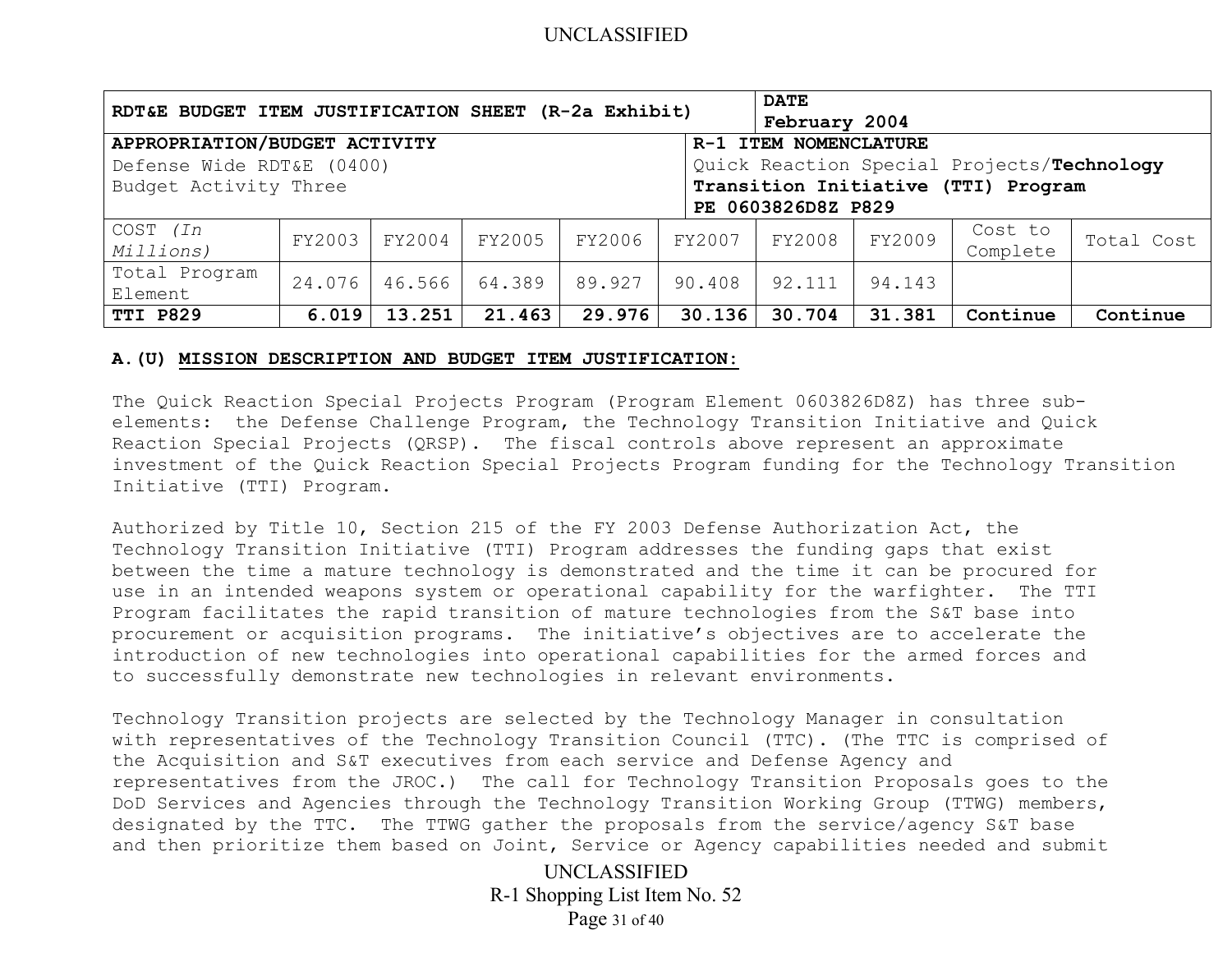them to the Technology Manager. The Technology Manager's senior staff merges the lists and evaluates the Service/Agency recommendations and prepare a recommended list to the Technology Manager for funding. The Transition Manager in coordination with the TTC select the highest priority proposals for funding.

#### **(U) PROGRAM ACCOMPLISHMENTS AND PLANS:**

#### **FY 2003 New Start Projects**

|                           | Service/Agency | $FY$ 2003 | FY 2004 | 2005<br>FY |
|---------------------------|----------------|-----------|---------|------------|
| Missile Health Monitoring | Armv           |           |         |            |

The Army has no capability to remotely monitor and assess the long-term storage health of its missile systems. Missiles not fired during recent deployments cannot be retrograded and returned to storage without inspection and in some cases re-certification because of unknown serviceability and potential safety issues. This has resulted in a number of critical missile assets being condition coded for demilitarization, repair, and/or training-use-only from Operation Iraqi Freedom, Desert Storm and other recent deployments. Additionally, extensive operating and support costs have been expended in attempts to determine the condition of retrograded missiles. Devices are needed throughout the military to monitor the missile stockpile in long term storage in order to ensure only serviceable assets are deployed for combat use. This program will transition prototype health monitoring technology to the Army Patriot Advanced Capability–3 and Theater Area Air Defense System missiles.

**FY 2003 Accomplishments:** A program was initiated to transition missile health monitoring technology developed under the Remote Readiness Asset Prognostics/ Diagnostics System (RRAPDS) Science and Technology Objective program. This effort is focused on application and transition of missile health monitoring technology to the PATRIOT Advanced Capability – 3 (PAC-3) missile system. This PAC-3 effort will be the first spin-off of RRAPDS technology to address issues of missile degradation noted for PAC-3 in Operation Iraqi Freedom, as well as other serious missile degradation concerns noted for other Army systems in recent deployments. In FY 2003, a final design study for PAC-3 missile monitoring was completed, a requirements specification was generated, and preliminary design efforts were begun.

> UNCLASSIFIED R-1 Shopping List Item No. 52 Page 32 of 40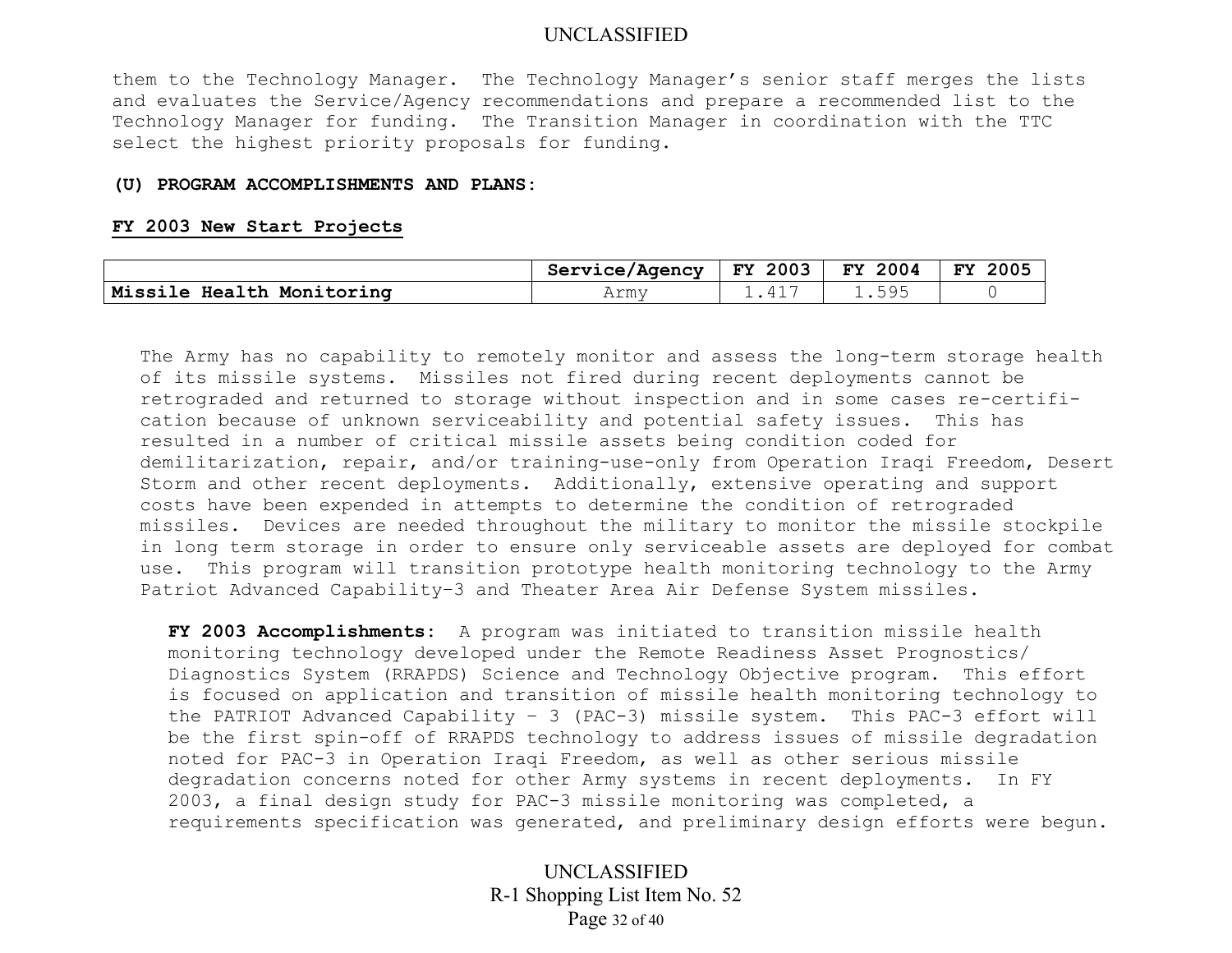**FY 2004 Plans:** Final design efforts will result in a complete prototype system to be built in FY 2004 with full functionality to monitor the health of the PAC-3 fourpack canister and missiles. Testing of these prototypes will be initiated in FY 2004, as well as the installation and preliminary demonstration of prototype devices in fielded PAC-3 assets. Efforts will also begin in FY 2004 to modify the PAC-3 design for application to the Theater Area Air Defense (THAAD) missile.

|                                  | <b>Service/Agency</b> | <b>FY 2003</b> | FY 2004 | 2005<br>FY. |
|----------------------------------|-----------------------|----------------|---------|-------------|
| Terminal Attack Control<br>(TAC) |                       |                |         |             |
| Earplugs                         | Air Force             | .680           |         |             |

The TAC Earplug system is a custom-molded device integrated with tactical radios and an external microphone. The TAC Earplug TTI project will: (1) convert the analog TAC Earplug System to digital one-box design; (2) Convert compression technology to digital circuitry; (3) Increase connectability with USB/computer access; (4) Reduce the weight with Injection Molded design; (5) Convert the power source from 9-volt to AA; and (6) Harden internal circuitry for operational use. It provides blast protection while increasing communications in high noise environments, and allows for enhanced natural hearing in quiet, clandestine environs. The potential exists for additional procurement by all Services.

**FY 2003 Accomplishments:** Contract award and delivery of 200 units to field operators; field test evaluation with operator feedback on design and functionality; field test evaluation revealed four major areas of improved capability needs: modularize the box to fit with field armor equipment; improve power (i.e., battery life too short); make earpieces independent of the processing box; and create interface connector for Armored Personnel Carrier (APC). Overall field evaluation feedback, "system fulfills 85% of communication needs. . .this is a product that will make a difference". Transition plan - AFSOC preparing to purchase additional units (approx. 200) for their personnel. Army and Navy are interested/waiting to see results of the digital modifications and operational testing.

> UNCLASSIFIED R-1 Shopping List Item No. 52 Page 33 of 40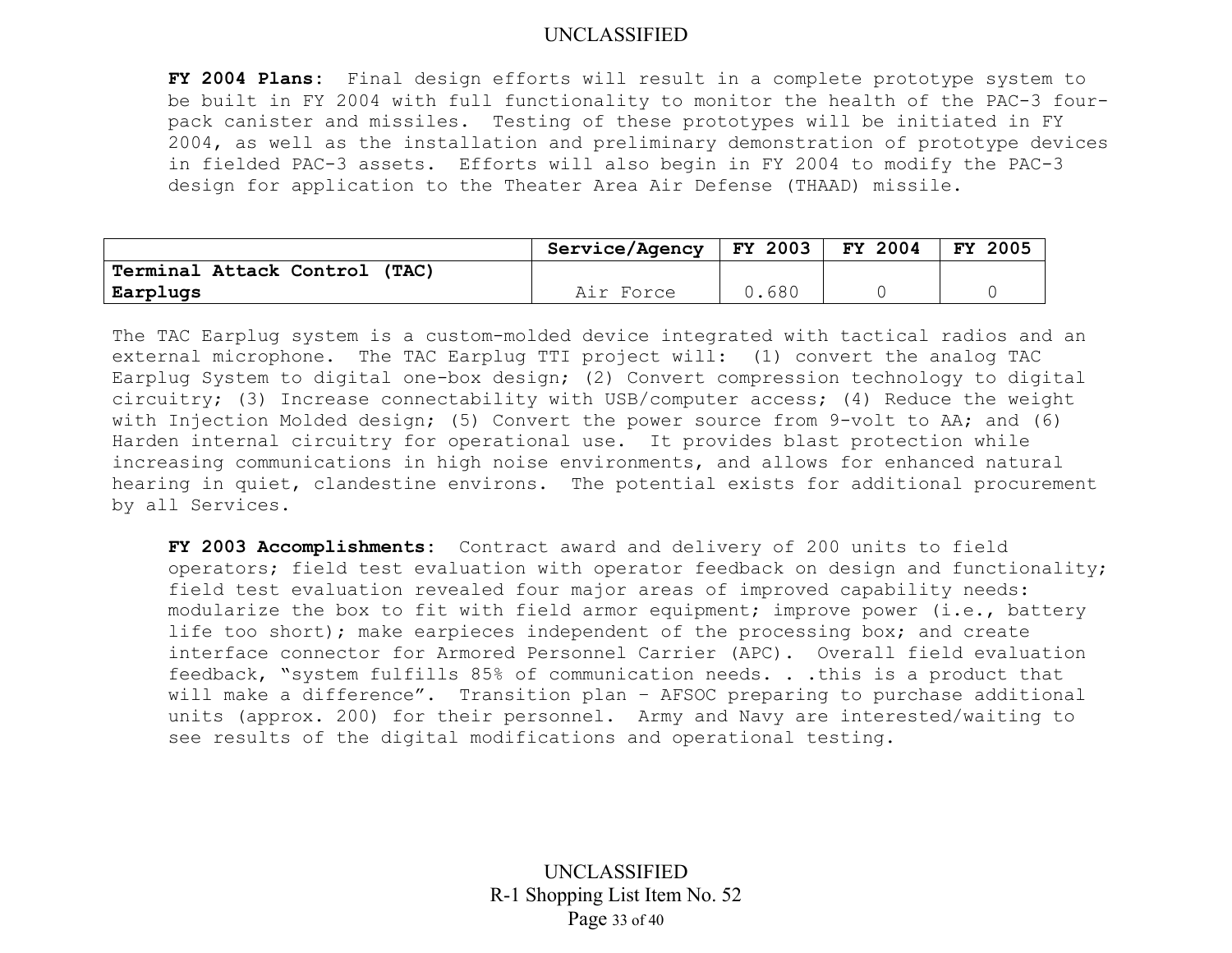|                               | Service/Agency | FY 2003 | <b>FY 2004</b> | <b>FY 2005</b> |
|-------------------------------|----------------|---------|----------------|----------------|
| Battlespace Terrain Reasoning |                |         |                |                |
| <b>Awareness (BTRA)</b>       | Army/NIMA      | 1.020   | 0.990          |                |

Battlespace Terrain Reasoning Awareness (BTRA) is a software product constructed on the stability of a premier Commercial-Off-the-Shelf (COTS) Geographic Information System. BTRA tactical decision aids (TDAs) integrate terrain and weather (current and forecasted) data and provide actionable, integratable, predictive information regarding their effects on platforms, sensors, systems, small units, large forces and their associated tactics and behaviors. BTRA provides specific analysis tools addressing positions of advantage, mobility and maneuver and effects on sensors (imaging, seismic and acoustic). BTRA also provides predictive terrain and weather decision tools addressing maneuver, situation and threat analysis and Intelligence, Surveillance and Recognizance (ISR) management within Command, Control, Communications, Computers, Intelligence, Surveillance, and Reconnaissance (C4ISR) processes. BTRA capability addresses several joint systems requirements for terrain and weather tactical decision aids (TDAs) from Army (Digital Topographic Support System (DTSS) and All-Source Analysis System-Light (ASAS-L)), Air Force (Time Critical Targeting Facility (TCTF)of their Theater Battle Management Core System (TBMCS) C4ISR), and DISA/NIMA's Commercial Joint Mapping Toolkit (CJMTK) Software Requirement.

**FY 2003 Accomplishments:** (1) BTRA technology has been officially identified by NIMA as a capability for inclusion in the 2 FY 2004 releases (V2.0 and 3.0)of Commercial Joint Mapping Toolkit (CJMTK). *Note: CJMTK is the enterprise terrain and weather application for Joint C4ISR.* 2) Initiated design of embedded applications, information services and database constructs consistent with CJMTK requirements. 3) Transitioned technology to USAF Time Critical Target Facility (TCTF). Two prototypes fielded with 32AOG Ramstein AFB and HQ 12thAF at Davis Monthan AFB. 4) Provided test support to TCTF developmental and operational testing. 5) BTRA was used in Iraq through engineering soldiers using DTSS version 8.0.

**FY 2004 Plans:** (1) Two transition(s) of BTRA to CJMTK; (2) CJMTK transition is the basis for transition and system specific transitions to the Army Digital Topographic Support System (DTSS) and Digital Common Ground Station – Army (DCGS-A); USAF's Theater Battle Management Core Systems (TBMCS and the USMC's Topographic Production Capability (TPC).

Specific mission and system tailoring for DTSS, DCGS-A, TBMCS, TCTF and TPB.

UNCLASSIFIED R-1 Shopping List Item No. 52 Page 34 of 40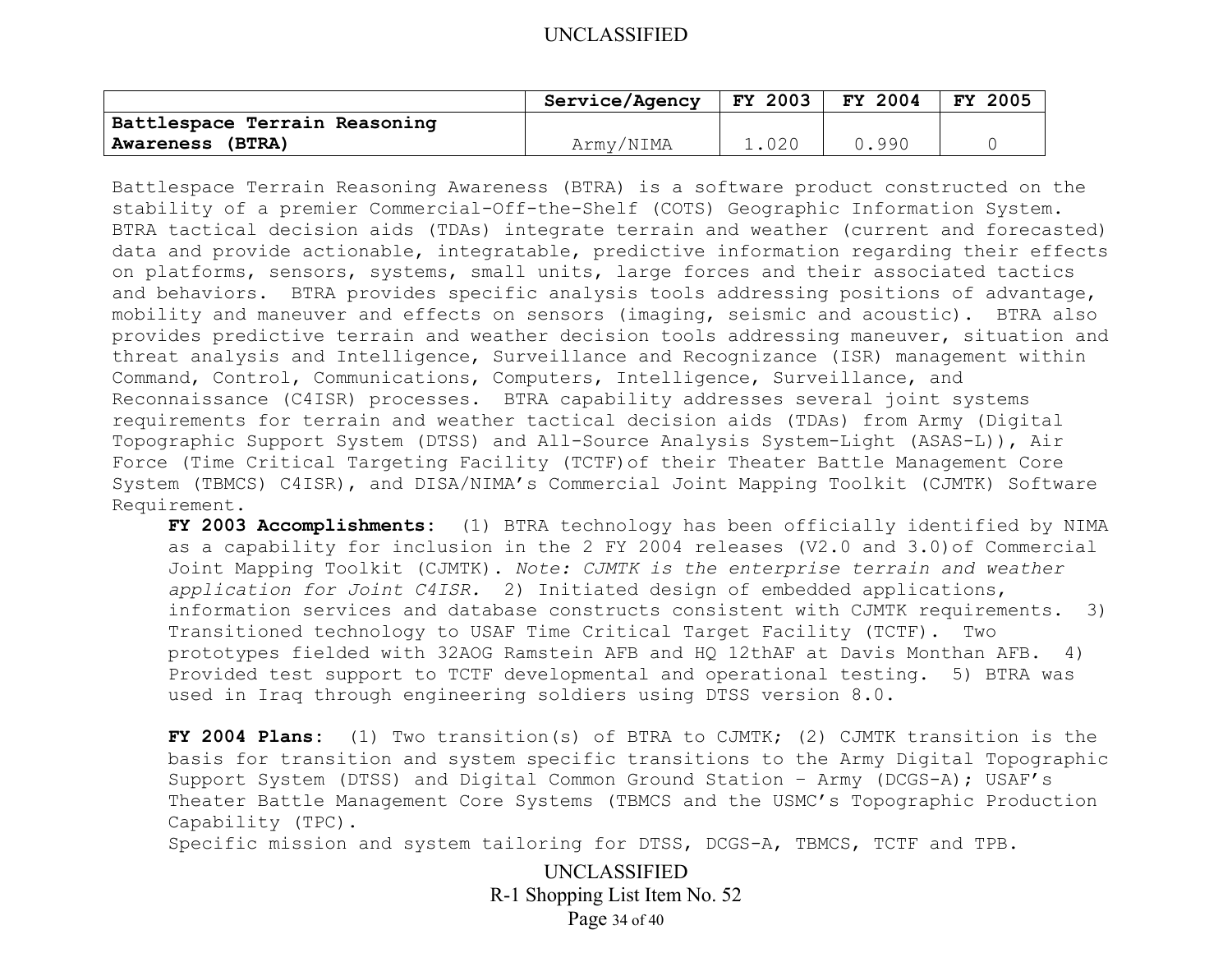|                                 | Service/Agency | FY 2003 | <b>FY 2004</b> | <b>FY 2005</b> |
|---------------------------------|----------------|---------|----------------|----------------|
| Unmanned Vehicle Spiral Upgrade |                |         |                |                |
| (IROS3 Spartan)                 | Navv           | 0.623   | 0.605          |                |

IROS3 is a network centric overarching Anti-Terrorism/Force Protection (AT/FP) system which integrates sensor information while combining semi-automated engagement capability to provide shipboard protection, pierside, at anchorage and transiting restricted waterways.

Spartan is a modular, reconfigurable, multi-mission, high-speed, semi-autonomous unmanned sensor and weapon system against asymmetric threats.

This project will conduct a spiral upgrade of the IROS3 system to accommodate the integration of an unmanned vehicle. Concept will be proven using the Spartan USV ISR/FP module as a sensor inputs to IROS3.

**FY 2003 Accomplishments:** Long lead items have been procured, research and design approach for open system-to-system communication completed, operational and design requirements have been evaluated, and action plan, test schedule and statements of work have also been completed.

**FY 2004 Plans:** Complete interface development and system integration to perform a full-scale demonstration of SPARTAN sensor control via the shipboard IROS3 systems console. Demonstration will be\*- used to develop concept of operations for SPARTAN to be used with IROS3 to perform future AT/FP shipboard mission.

|                         | Service/Agency | $ $ FY 2003 $ $ | $FY 2004$ FY 2005 |  |
|-------------------------|----------------|-----------------|-------------------|--|
| Lightweight Steel Track | Marine Corps   |                 | 0.193             |  |

The U.S. Marine Corps is seeking a lightweight steel track for the Advanced Amphibious Assault Vehicle (AAAV). The German track manufactured by Diehl has a candidate ultralight steel prototype track, which has the potential to meet or exceed AAAV's track performance criteria. This track weighs approximately 40% less than typical steel track (at comparable cost) and is expected to have a minimum life of 3,000 miles. This ultra light steel track is significantly more robust than the current aluminum now being used on AAAV, is less expensive, and weighs the same. The goal of this TTI project is to

> UNCLASSIFIED R-1 Shopping List Item No. 52 Page 35 of 40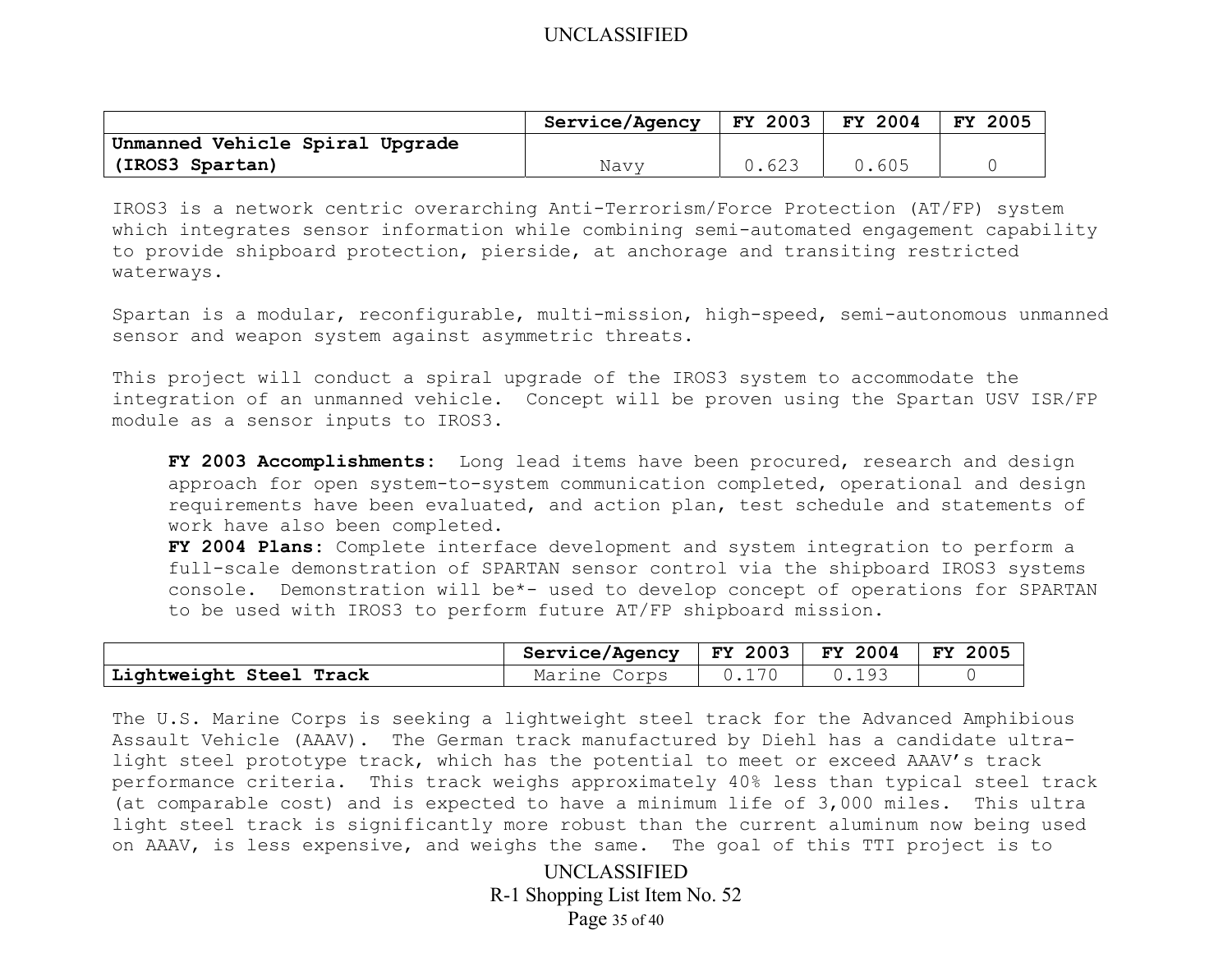procure and test the Diehl Ultra-light Steel Track on an AAV with the intent to purchase additional track sets if performance meets expectations. Test will demonstrate and validate the track integrity and robustness suitable for a harsh Marine field environment.

**FY 2003 Accomplishments:** Procure and install German track into prototype AAAV test vehicle. Conduct initial track testing.

**FY 2004 Plans:** Complete track testing, conduct data analysis and complete final report.

|                                    | Service/Agency   FY 2003 | <b>FY 2004</b> | FY 2005 |
|------------------------------------|--------------------------|----------------|---------|
|                                    |                          |                |         |
| Low-Cost Flame Resistant Coveralls | Armv                     | U 341          |         |

There is a critical need to address the high cost of flame resistant material used to protect our warfighters. Currently aviators and tankers wear protective clothing made from woven Nomex and Kevlar fiber. However, these fabrics are too expensive to issue to every infantry soldier. A study was undertaken to evaluate and develop new materials that provide a 30%-50% cost savings over existing flame resistant materials as well as camouflage protection, comfort and durability. This new fabric is a lightweight, open, air-permeable construction, spun-laced and non-woven fabric that is enhanced to military specifications. It is estimated to save more than 40% in costs from the current materials, potentially increasing the number of warfighters protected by 40%.

**FY 2003 Accomplishments:** Material development including functional finishes; test and evaluation and fabric manufacturing; Garment enhancements to include design, sizing and garment manufacturing

**FY 2004 Plans:** Conduct wear trials; questionnaire development, wear trial support, data analysis and report preparation.

|                         | Service/Agency | <b>FY 2003</b> | FY 2004 | 2005<br>FY |
|-------------------------|----------------|----------------|---------|------------|
|                         |                |                |         |            |
| Joint Theater Logistics | DARPA/DISA     | 0.408          |         |            |

There are twenty-eight (28) applications that comprise the Joint Theater Logistics (JTL) Advanced Concept Technology Demonstration (ACTD). The Military Utility Assessment was

> UNCLASSIFIED R-1 Shopping List Item No. 52 Page 36 of 40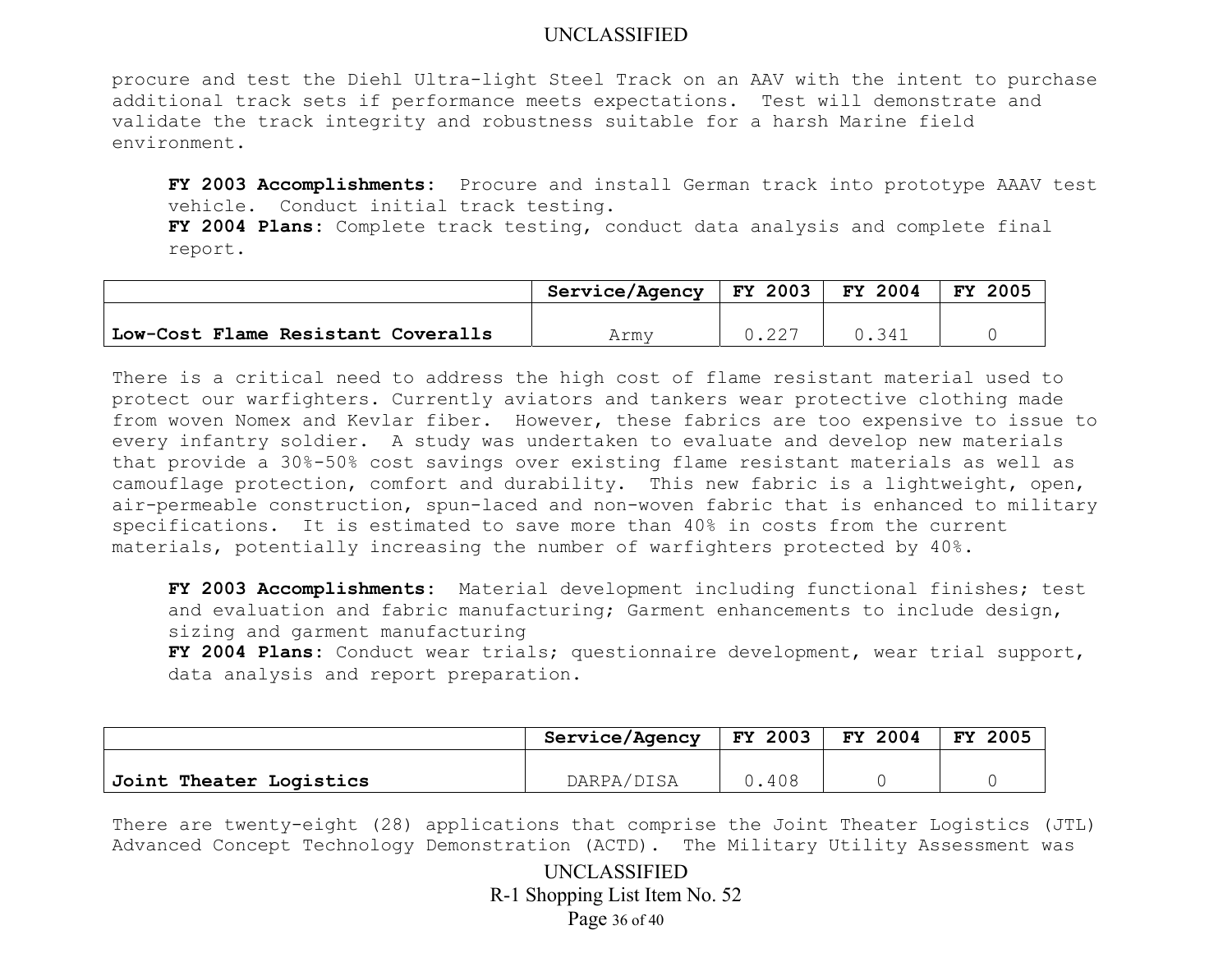inconclusive for the entire package but there are two applications that could be transitioned with minimal modification that could satisfy immediate requirements for the Global Combat Support System (GCSS) user community. The two JTL applications ready for immediate transition are: Watchboard and Forces Library.

Watchboard is designed to convey summary status information to the commander and his staff in an easy to comprehend manner to quickly identify the areas that require attention. Each commander and each situation will require variations of the items that should be tracked in this status visibility tool, therefore, the local user will be able to tailor his/her display to the organizations and the subordinate units and/or scheduled queries executed from available data sources. This tool will save many hours of staff work preparing reports for the commander and will provide more accurate and timely information.

Forces Library allows the user to define the organizational relationships of a task force. Current Forces Database (CFDB) contains the administrative hierarchy of units. JOPES contains information about the organizational hierarchy of units designated for an Operations Plan. An authorized individual within the J3/Assistant Chief of Staff for Operations and J4/Assistant Chief of Staff for Logistics will be able to define and refine over time the task force unit relationships. This data will be used in many GCSS applications, such as tracking deployments and redeployments, asset queries associated with a task force.

**FY 2003 Accomplishments:** Complete transition of the Watchboard and Forces Library applications into the Global Combat Support System (GCSS).

|           | <b>Service/Agency</b> | 2003<br>FY. | 2004<br>FY. | 2005<br><b>FY</b> |
|-----------|-----------------------|-------------|-------------|-------------------|
|           |                       |             |             |                   |
| Overwatch | Armv                  | ◡ - ◡ - ◡   | 495         |                   |

Overwatch helps the warfighter detect, locate, and classify hostile firings. It also conducts area surveillance in real time to assess, neutralize, and mitigate the enemy by providing counterfire targeting data. Overwatch is focused on developing and testing an on the move tactical Overwatch Weapon Recognition Equipment tactical, which is mountable on ground vehicles.

> UNCLASSIFIED R-1 Shopping List Item No. 52 Page 37 of 40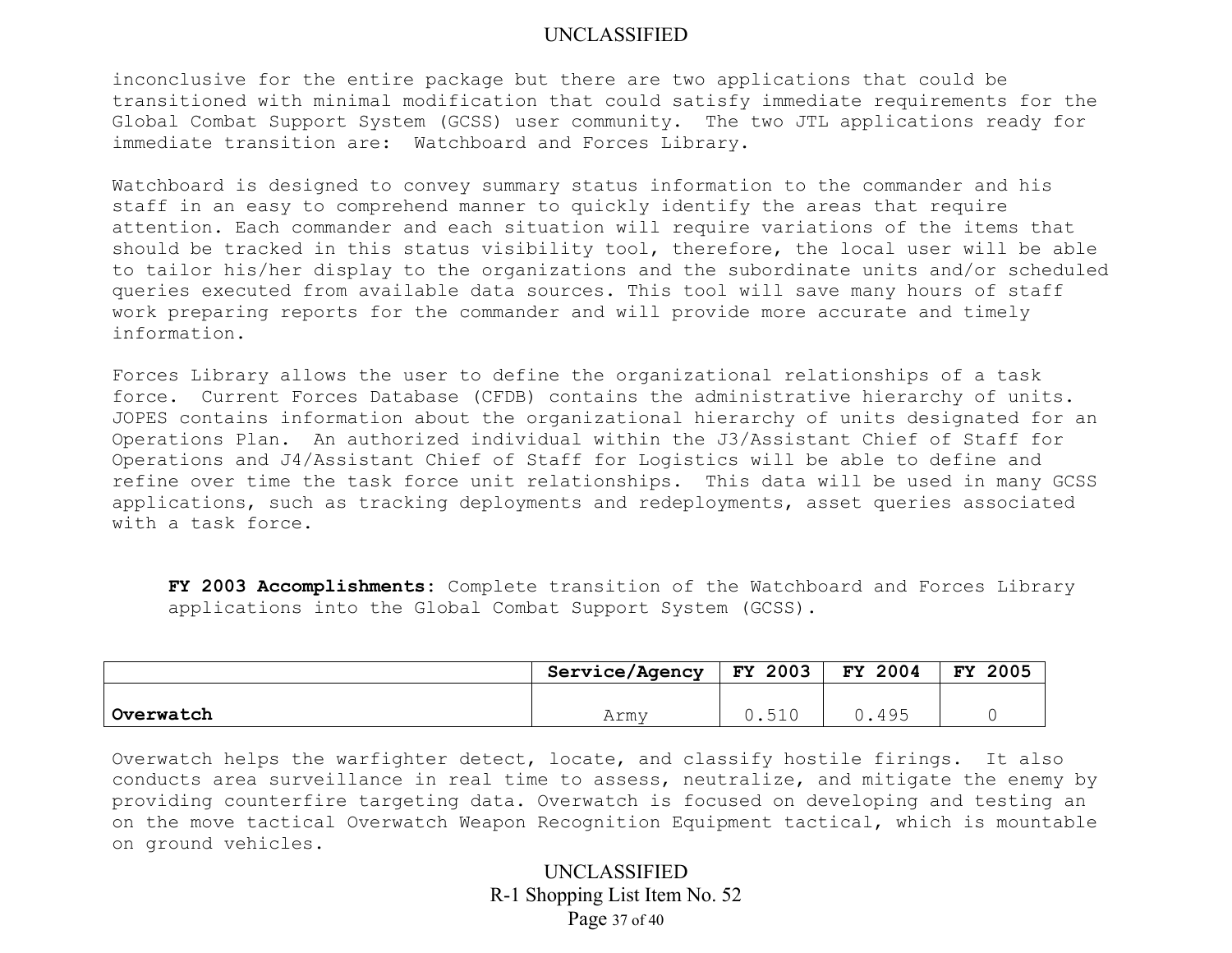**FY 2003 Accomplishments:** Components and initiated of Field of View Trades to increase area of regard **FY 2004 Plans:** Complete the build and testing of the STARE; deliver to PACOM/ONR Gunslinger Project.

|                                                   | Service/Agency | $ $ FY 2003 $ $ FY 2004 |       | <b>FY 2005</b> |
|---------------------------------------------------|----------------|-------------------------|-------|----------------|
| Special Operations Forces (SOF)<br>Demolition Kit | <b>SOCOM</b>   | 0.227                   | 0.385 |                |

The Special Operations Forces (SOF) Demolition Kit provide the front-line warfighter with a replacement kit for the Army's 1950 vintage demolition kit. The kit contains Explosively Formed Penetrator (EFP) warheads, linear cavity charges, conical cavity charges, and a variety of attachment devices. The charges provide the user the ability to attack targets at close range or at standoff distances up to 100 meters against a variety of targets, including rolled homogeneous armor and reinforced concrete columns.

**FY 2003 Accomplishments:** Accelerate existing development effort being managed by the Army, Office of the Project Manager for Close Combat Systems, Picatinny, NJ to add pre-loaded EFPs for increased demolition capabilities. **FY 2004 Plans:** Develop and demonstrate other demolition kit enhancements. Options under evaluation to be applied real-time based on evolving SOF priorities that satisfy a capabilities-based operational requirement, include: (1) Rapid Wall Breaching Blanket; (2) Mechanical Breaching System; (3) Rapid Re-bar cutting device; and (4) Prefabricated Explosive Carriers for Tactical Explosive Entry.

|                                                              | Service/Agency | FY 2003 | FY 2004 | FY 2005 |
|--------------------------------------------------------------|----------------|---------|---------|---------|
| Special Operations Forces (SOF)<br>Alternative Power Sources | USSOCOM        | へき      | 1.562   |         |

This effort transitions advanced alternative power sources (e.g., cell, solar panels, and mini diesel engines) to various DoD Science and Technology efforts products that an SOF Team can field test to reduce the weight of the SOF operator rucksack. This project will

> UNCLASSIFIED R-1 Shopping List Item No. 52 Page 38 of 40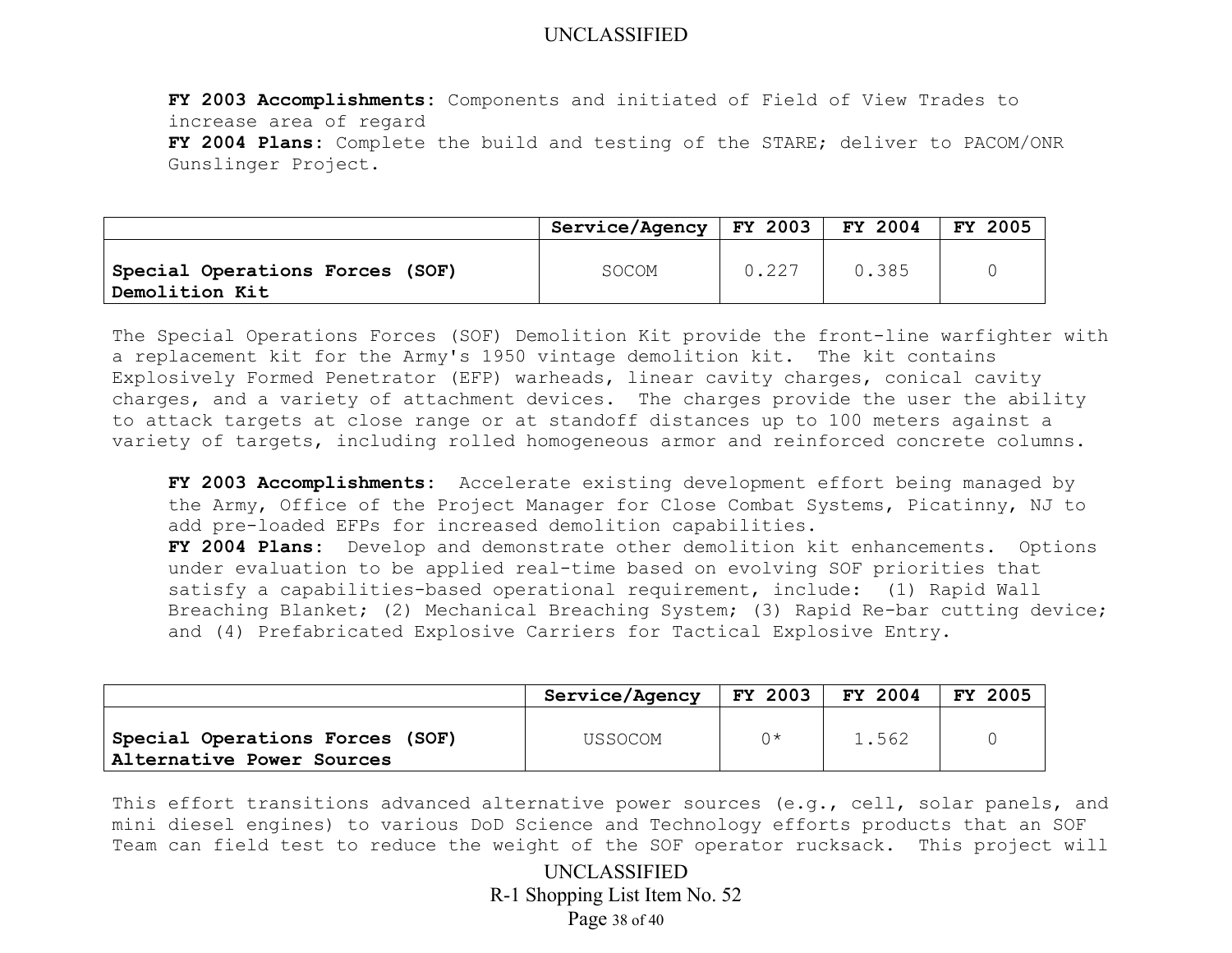evaluate six (6) different alternative power sources: (1) Ball Direct Methanol Fuel Cell (DMFC); (2) MTI Fuel Cell - SISA; (3) MTI Fuel Cell - PDA; (4) Jadoo SuRE II Fuel Cell; (5) AET Generator; and (6) Uni-Solar Uni-Pac.

(NOTE: The Commercial Operations and Support Savings Initiative (COSSI) Program (Program Element 0604804D8Z) supported the FY 2003 purchase (\$100K) and demonstrate the Jadoo SuRE II Fuel Cells and the 20-watt Ball Direct Methanol Fuel Cell (DMFC).)

**FY 2004 Plans:** Purchase and demonstrate the MTI Fuel Cell - SISA; MTI Fuel Cell - PDA; AET Generator and Uni-Solar Uni-Pac alternative power sources.

|                                       | Service/Agency   FY 2003 |       | $ $ FY 2004 $ $ | $FY$ 2005 |
|---------------------------------------|--------------------------|-------|-----------------|-----------|
| Titanium Nitride (TiN) Coating for T- |                          |       |                 |           |
| 58 Engine Compressor Blades           | Marine Corps             | 0.482 | 0.468           |           |

The U.S. Marine Corps H-46 helicopter is experiencing a high rate of premature engine removals while operating in Afghanistan and Iraq. Substantial engine performance loss results from compressor airfoil erosion due to particle ingestion during routine operation in desert environments. TiN coating for the T-58 engine will double compressor life in a sand environment and is projected to save about \$56 million in Life Cycle Costs through FY 2012 and will increase compressor life in a sand environment by a minimum factor of two. The airfoils will be installed in nearly 300 new T-58-16A ERIP compressor cores procured for USMC CH-46 helicopters beginning in FY 2005 through FY 2007.

**FY 2003 Accomplishments:** Proof of concept coating completed; initial Fatigue Testing completed; laboratory Erosion Testing completed; first set of manufacturing tooling designed and fabricated; and initial coating airfoil distortion evaluation completed

**FY 2004 Plans:** Complete fatigue testing of coated airfoils; fully coat (2) sets of T58 compressor airfoils; build a Lead the Fleet engine with coated airfoils to be evaluated in South West Asia; build (2) sand ingestion test engines, one coated – one uncoated, for final qualification of coating; complete the design change and approve the ECP; perform all coating vendor substantiation engineering; and modify the ERIP contract to include coated airfoils in module production

> UNCLASSIFIED R-1 Shopping List Item No. 52 Page 39 of 40